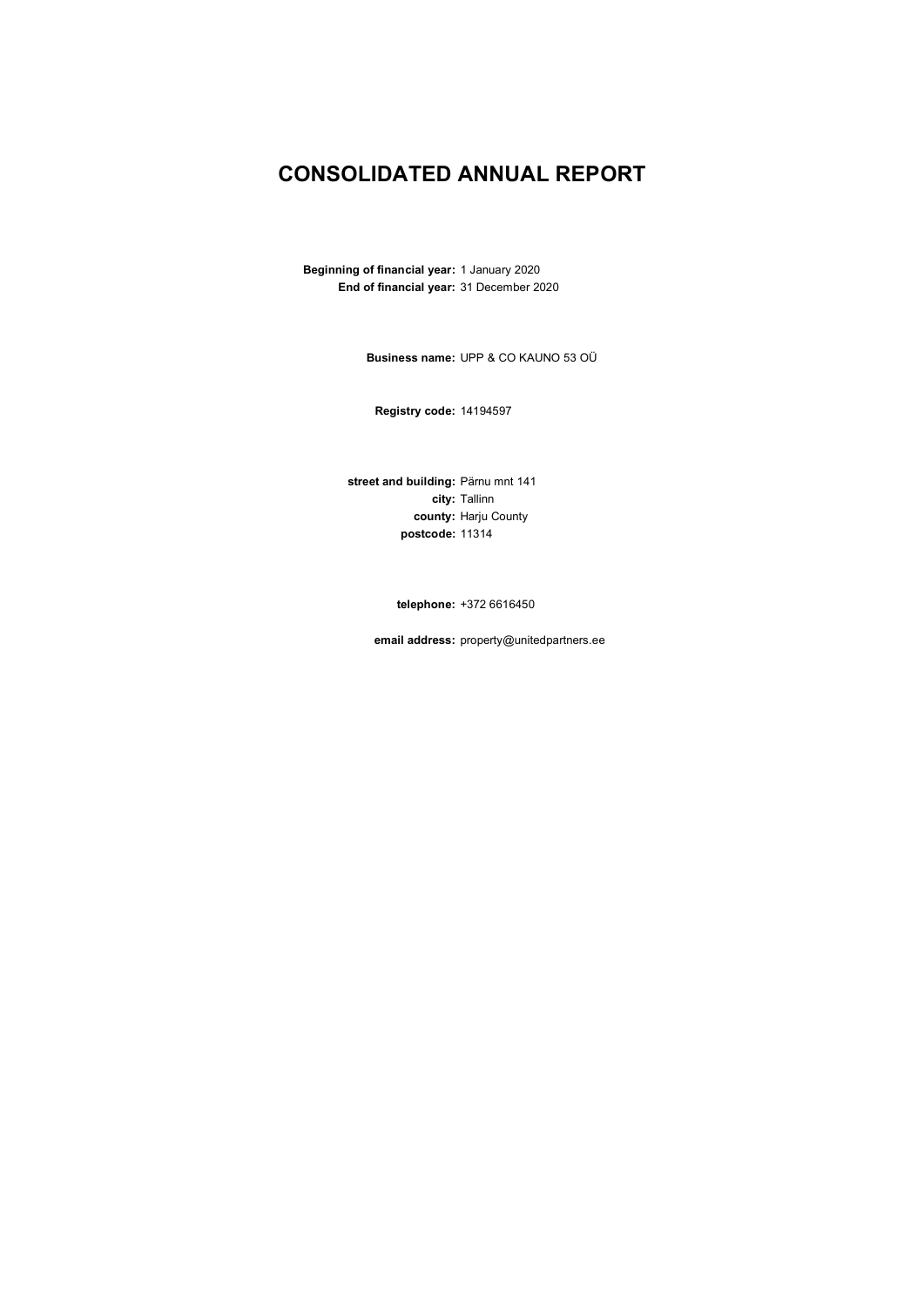| <b>Management report</b>                              |    |
|-------------------------------------------------------|----|
| <b>Financial statements</b>                           |    |
| <b>Consolidated balance sheet</b>                     |    |
| <b>Consolidated income statement</b>                  |    |
| <b>Consolidated cash flow statement</b>               |    |
| Consolidated statement of changes in equity           |    |
| <b>Notes to financial statements</b>                  | ë  |
| Note 1 Accounting policies and procedures             |    |
| Note 2 Cash                                           | 12 |
| Note 3 Prepaid taxes and taxes payable                | 12 |
| Note 4 Shares of subsidiaries                         | 12 |
| Note 5 Investment properties                          | 13 |
| Note 6 Property, plant and equipment                  | 13 |
| Note 7 Intangible assets                              | 14 |
| Note 8 Loans payable                                  | 15 |
| Note 9 Payables and prepayments                       | 16 |
| <b>Note 10 Provisions</b>                             | 16 |
| Note 11 Share capital                                 | 17 |
| Note 12 Sales revenue                                 | 17 |
| Note 13 Other operating charges                       | 17 |
| Note 14 Labour expenses                               | 18 |
| <b>Note 15 Interest Expenses</b>                      | 18 |
| Note 16 Income tax                                    | 18 |
| Note 17 Related parties                               | 18 |
| Note 18 Unconsolidated balance sheet                  | 20 |
| Note 19 Unconsolidated income statement               | 20 |
| Note 20 Unconsolidated cash flow statement            | 21 |
| Note 21 Unconsolidated statement of changes in equity | 22 |
| Note 22 Going concern                                 | 22 |
| <b>Signatures to report</b>                           | 23 |
| Certified auditor's report                            | 24 |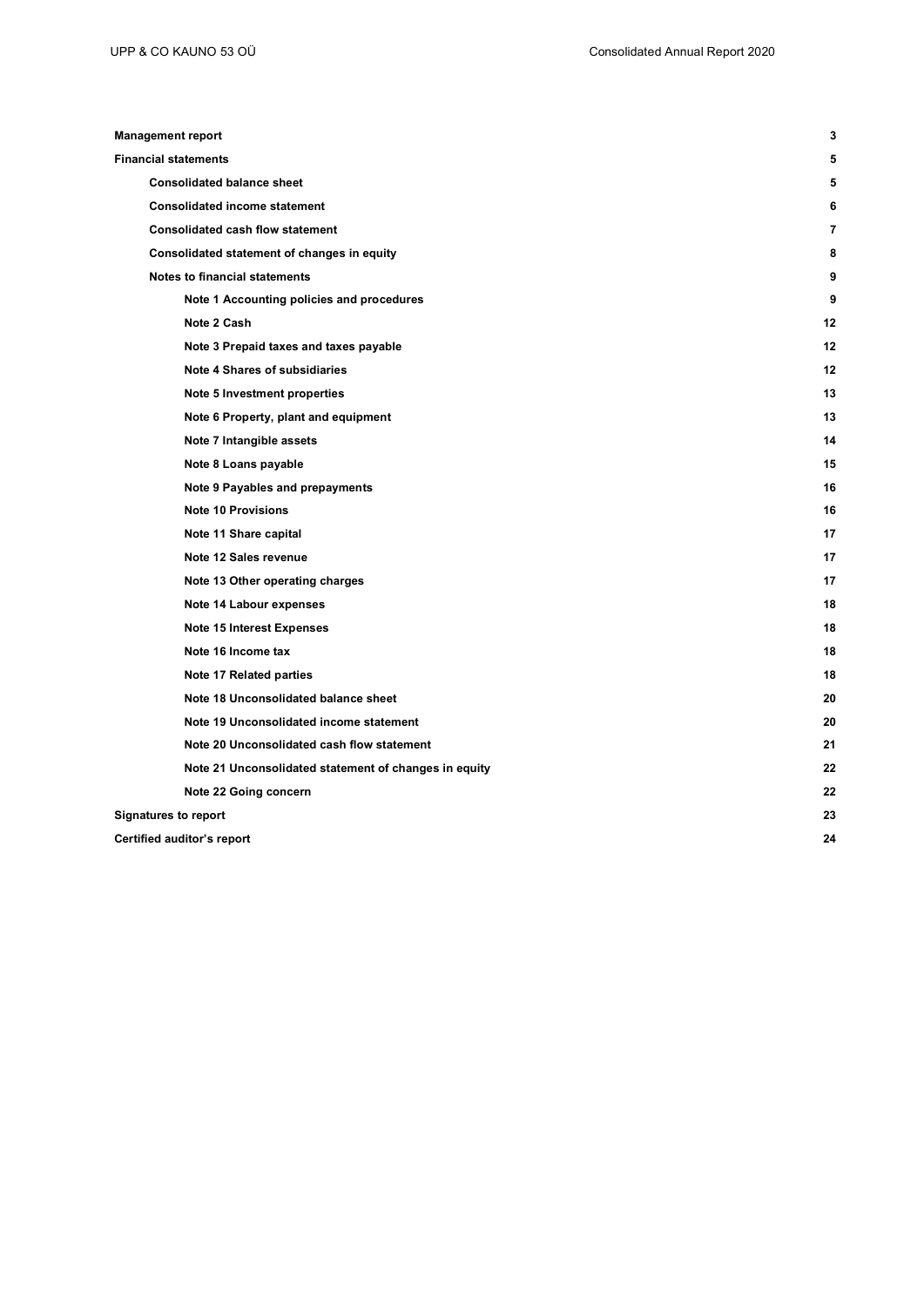### **MANAGEMENT REPORT**

UPP & CO Kauno 53 OÜ, the parent company of the consolidation group, was established in order to acquire and manage an investment property and raise additional capital for the given transaction.

In 2017, the company acquired 100% holding in Promalita UAB, a company registered in the Republic of Lithuania, which owns a logistics centre near Vilnius. The net internal area of the centre is 21,232  $m<sup>2</sup>$  and it is fully rented out. Rimi retail chain is the anchor tenant.

The sales of the Group amounted to 1,304,950 euros in the reporting year (2019: 1,287,781 euros). There are no employees in the Group, which is why no remuneration has been calculated for them. However, remuneration has been calculated for the members of the management board. Expenses with tax amounted to 264 euros (2019: 292 euros) in the reporting year and there are no other discounts or benefits.

There is no vacancy in the building as at the end of the reporting year, all payments from clients are received when due and the Group has performed all of the obligations to its creditors appropriately.

A change in the managing body of Promalita UAB, a subsidiary of K53, was made in the reporting year. The decision to change the composition of the management board of Promalita UAB was made at the meeting of the shareholders and supervisory board of UPP & CO Kauno 53 OÜ held on 4 November 2020. Former member of the management board Hallar Loogma was removed and Siim Sild replaced him as a member of the management board of Promalita UAB. Marko Tali will continue as a member of the management board of UPP & CO Kauno 53 OÜ.

The Group considers the general (macroeconomic) condition of the operating environment to be good and its impact on economic performance is neutral. Likewise, the business operations of the Group are not affected by seasonality as the economic activity is not cyclical by nature. The activities of the company have no major environmental or social impacts.

No risks related to fluctuations in currency exchange, interest and stock exchange rates have emerged during the financial year and the period of preparation of the report.

Since the Group was created solely for its current activities, there are no planned structural changes in business operations.

There were no planned major research and development projects and expenses associated with them in the reporting year and there won't be any in the following years either. Likewise, the Group has not provided any guarantees or assumed any liabilities that could have a material impact on the results of the next financial years.

| <b>Principal financial ratios</b> | 2020   | 2019   |
|-----------------------------------|--------|--------|
| Debt/equity ratio (times)         | 9.97   | 13.23  |
| Debt ratio (times)                | 0.91   | 0.93   |
| Long-term loan ratio (times)      | 0.74   | 0.76   |
| Return on equity %                | 25.26% | 30.58% |
| Equity ratio (times)              | 0.09   | 0.07   |
| ROA %                             | 2.04%  | 2.15%  |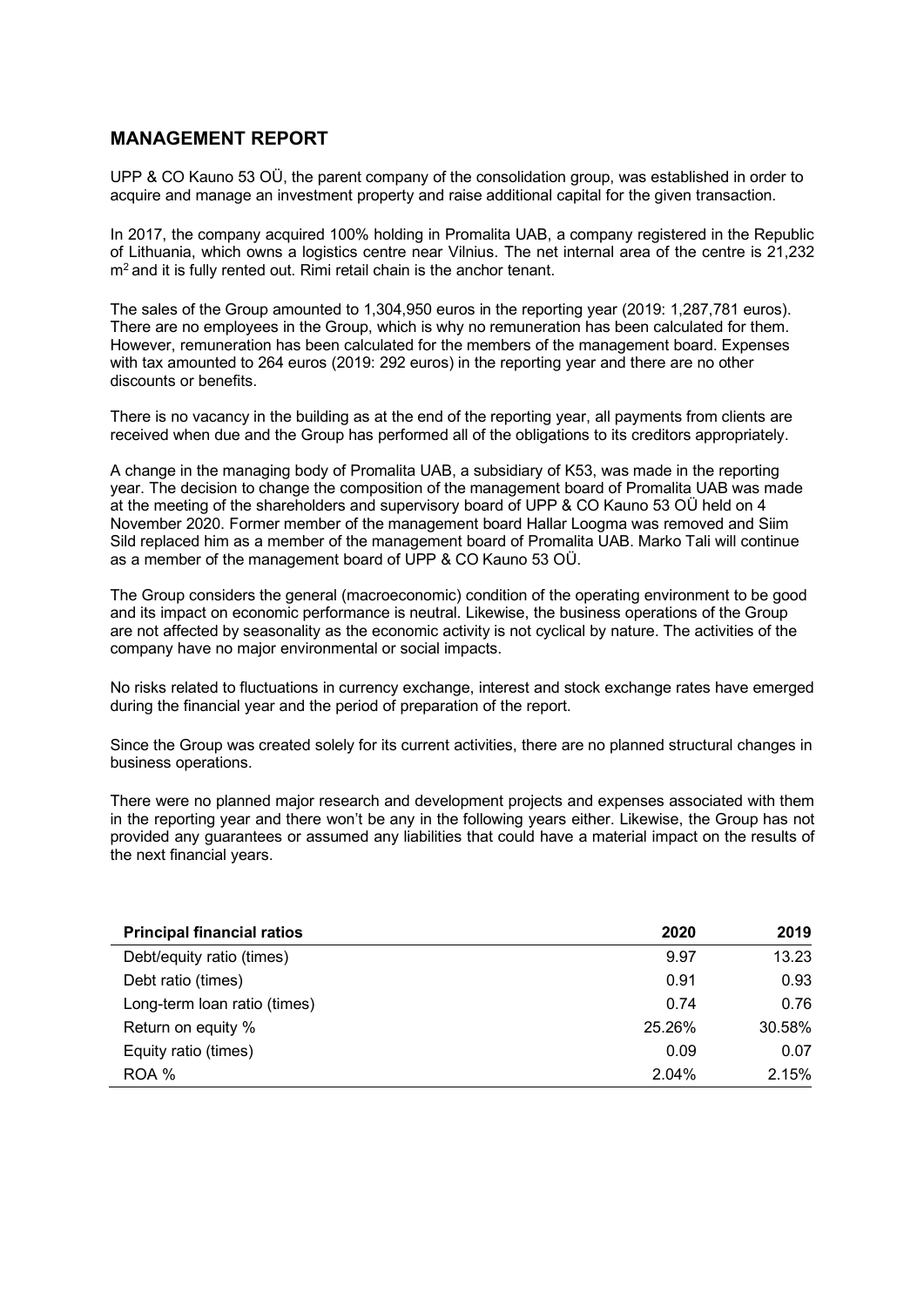### **Formulas used for calculation of ratios**

Debt to equity ratio =  $\text{debt}$  / equity Debt ratio (times) = liabilities / (liabilities + equity) Long-term loan ratio = long-term loans / (long-term liabilities + equity) Return on equity % = (net profit / average equity (12 months) \* 100 Equity ratio = equity/average assets (12 months) Return on assets ROA % = net profit / average assets \* 100

UPP & CO Kauno 53 OÜ and its subsidiary Promalita UAB are a going concern.

Marko Tali Member of Management Board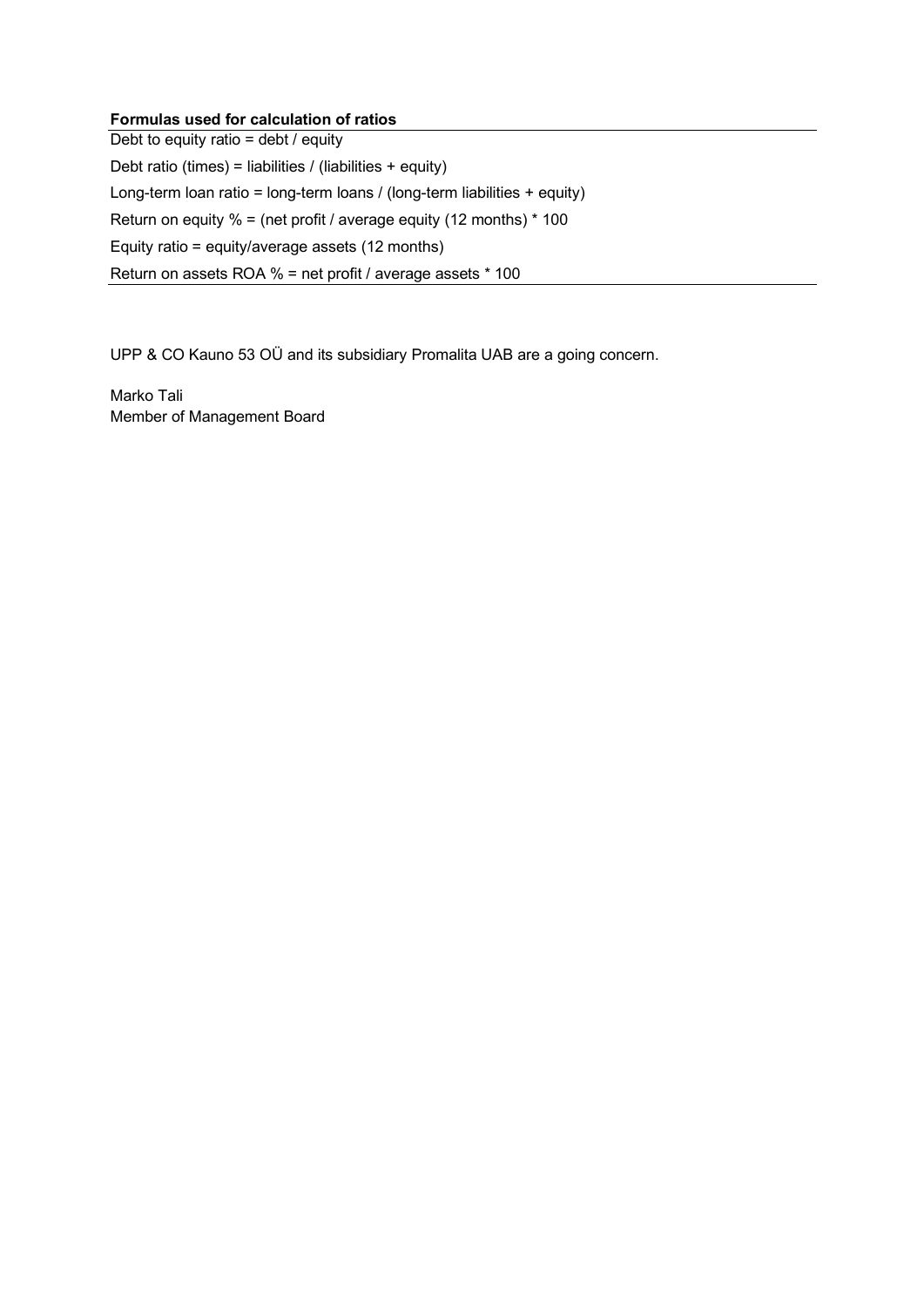## **Financial statements**

## **Consolidated balance sheet**

|                                                        | 31.12.2020 | 31.12.2019 | <b>Note</b><br>No |
|--------------------------------------------------------|------------|------------|-------------------|
| Assets                                                 |            |            |                   |
| <b>Current assets</b>                                  |            |            |                   |
| Cash                                                   | 477,621    | 362,919    | $\overline{2}$    |
| Receivables and prepayments                            | 6,482      | 11,458     |                   |
| <b>Total current assets</b>                            | 484,103    | 374,377    |                   |
| <b>Fixed assets</b>                                    |            |            |                   |
| Investment properties                                  | 15,750,000 | 15,750,000 | 5                 |
| Property, plant and equipment                          | 7,707      | 14,049     | 6                 |
| Intangible assets                                      | 640,412    | 853,880    | 7                 |
| <b>Total fixed assets</b>                              | 16,398,119 | 16,617,929 |                   |
| <b>Total assets</b>                                    | 16,882,222 | 16,992,306 |                   |
| Liabilities and equity                                 |            |            |                   |
| Liabilities                                            |            |            |                   |
| <b>Current liabilities</b>                             |            |            |                   |
| Loans payable                                          | 460,000    | 460,000    | 8                 |
| Payables and prepayments                               | 165,474    | 143,297    | 9                 |
| <b>Total current liabilities</b>                       | 625,474    | 603,297    |                   |
| Long-term liabilities                                  |            |            |                   |
| Loans payable                                          | 12,425,184 | 12,885,183 | 8                 |
| Provisions                                             | 2,292,428  | 2,309,664  | 10                |
| <b>Total long-term liabilities</b>                     | 14,717,612 | 15,194,847 |                   |
| <b>Total liabilities</b>                               | 15,343,086 | 15,798,144 |                   |
| Equity                                                 |            |            |                   |
| Equity held by shareholders of parent company          |            |            |                   |
| Equity in nominal value                                | 2,500      | 2,500      | 11                |
| Retained earnings (loss)                               | 1,191,417  | 826,505    |                   |
| Profit (loss) for financial year                       | 345,219    | 365,157    |                   |
| Total equity held by shareholders of parent<br>company | 1,539,136  | 1,194,162  |                   |
| <b>Total equity</b>                                    | 1,539,136  | 1,194,162  |                   |
| <b>Total liabilities and equity</b>                    | 16,882,222 | 16,992,306 |                   |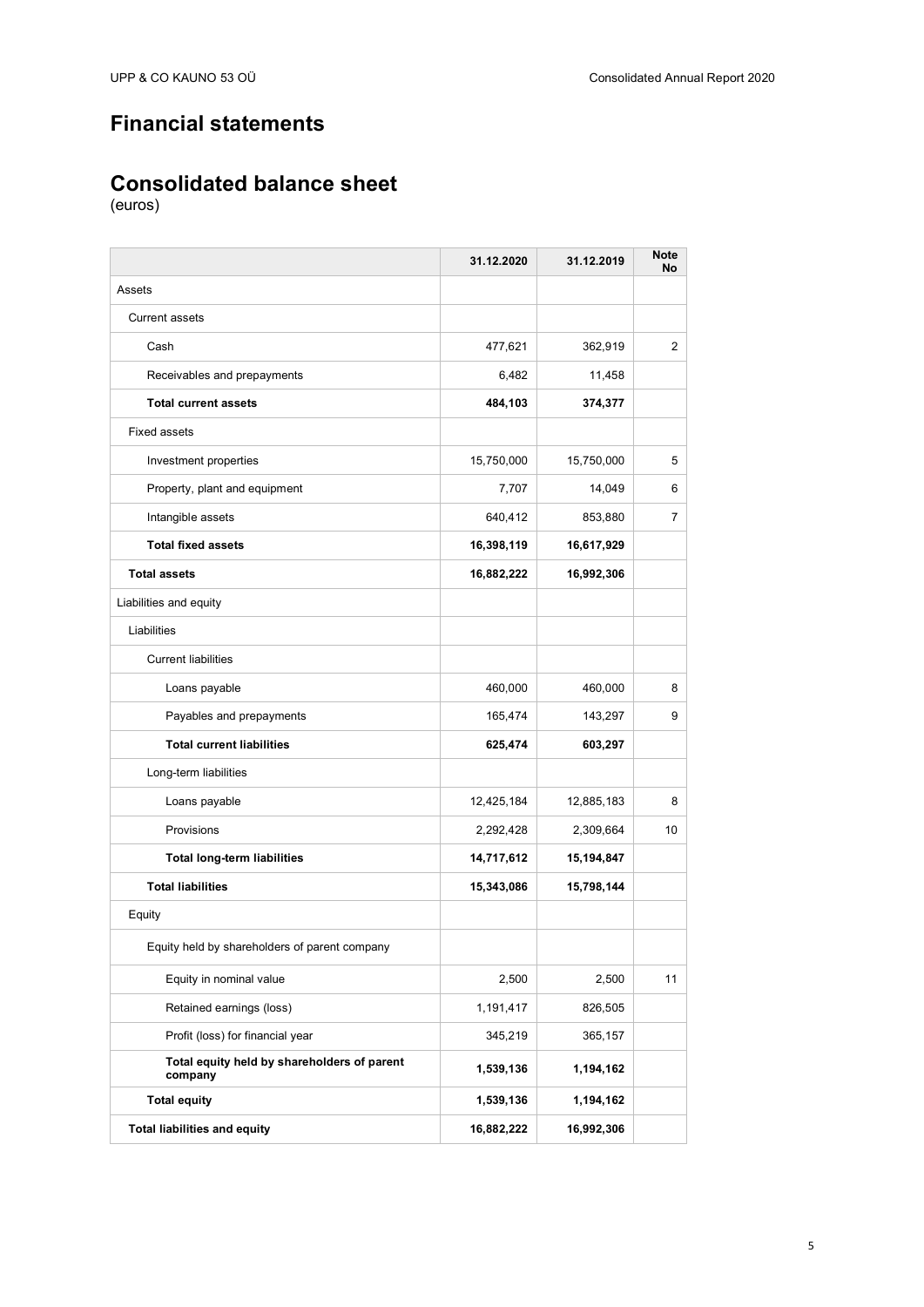## **Consolidated income statement**

|                                                             | 2020       | 2019       | <b>Note</b><br>No |
|-------------------------------------------------------------|------------|------------|-------------------|
| Sales revenue                                               | 1,304,950  | 1,287,781  | 12                |
| Other operating revenue                                     | $\Omega$   | 50,000     |                   |
| Other operating expenses                                    | -94,379    | $-46,255$  | 13                |
| Labour expenses                                             | $-264$     | $-292$     | 14                |
| Depreciation and impairment of fixed assets                 | $-219,810$ | $-221,531$ | 6.7               |
| Other operating charges                                     | $\Omega$   | $-1,337$   |                   |
| <b>Operating profit (loss)</b>                              | 990,497    | 1,068,366  |                   |
| Interest income                                             | 3          | 4          |                   |
| Interest expenses                                           | $-609,764$ | $-562,174$ | 15                |
| Profit (loss) before income tax                             | 380,736    | 506,196    |                   |
| Income tax                                                  | $-35,517$  | $-141,039$ | 16                |
| Profit (loss) for financial year                            | 345,219    | 365,157    |                   |
| Profit (loss) attributable to shareholder of parent company | 345,219    | 365,157    |                   |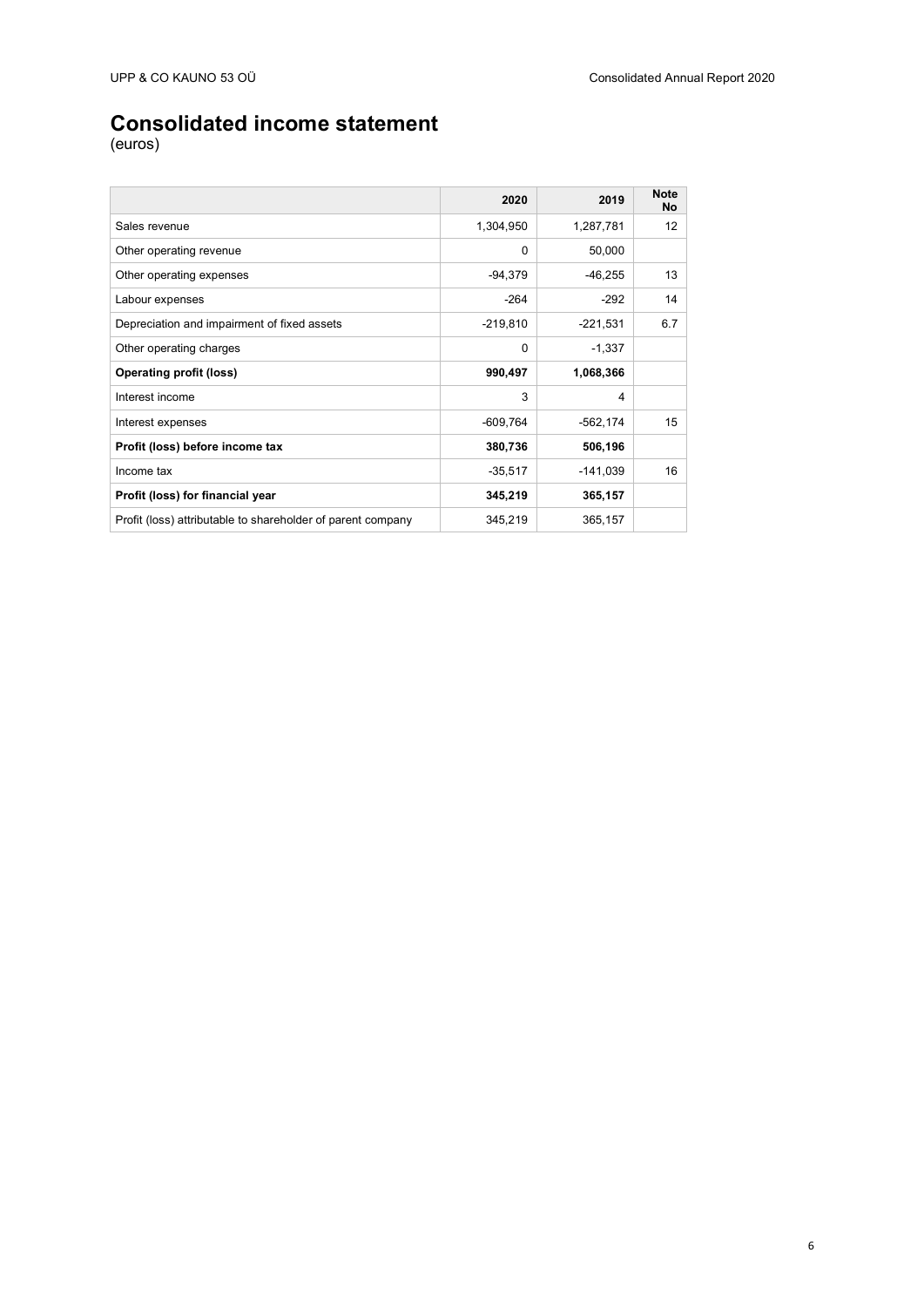## **Consolidated cash flow statement**

|                                                                          | 2020         | 2019         | <b>Note</b><br>Nol |
|--------------------------------------------------------------------------|--------------|--------------|--------------------|
| Cash flow from operating activities                                      |              |              |                    |
| Operating profit (loss)                                                  | 990,497      | 1,068,366    |                    |
| Adjustments                                                              |              |              |                    |
| Depreciation and impairment of fixed assets                              | 219,810      | 221,531      | 6.7                |
| Other adjustments                                                        | 0            | $-50,000$    |                    |
| <b>Total adjustments</b>                                                 | 219,810      | 171,531      |                    |
| Change in receivables and prepayments related to<br>operating activities | 1,730        | $-1,965$     |                    |
| Change in payables and prepayments related to operating<br>activities    | $-24,216$    | $-24,003$    |                    |
| Total cash flow from operating activities                                | 1,187,821    | 1,213,929    |                    |
| Cash flow from investing activities                                      |              |              |                    |
| Loans granted                                                            | $-130,000$   | $-130,000$   |                    |
| Repayments of loans granted                                              | 130,000      | 130,000      |                    |
| Interest received                                                        | 3            | 4            |                    |
| Total cash flow from investing activities                                | 3            | 4            |                    |
| Cash flow from financing activities                                      |              |              |                    |
| Repayments of loans raised                                               | $-460,000$   | $-460,000$   | 8 <sup>1</sup>     |
| Interest paid                                                            | $-613, 122$  | $-550,698$   |                    |
| Total cash flow from financing activities                                | $-1,073,122$ | $-1,010,698$ |                    |
| <b>Total cash flow</b>                                                   | 114,702      | 203,235      |                    |
| Cash and cash equivalents at beginning of period                         | 362,919      | 159,684      | $\overline{2}$     |
| Change in cash and cash equivalents                                      | 114,702      | 203,235      |                    |
| Cash and cash equivalents at end of period                               | 477,621      | 362,919      | $\overline{2}$     |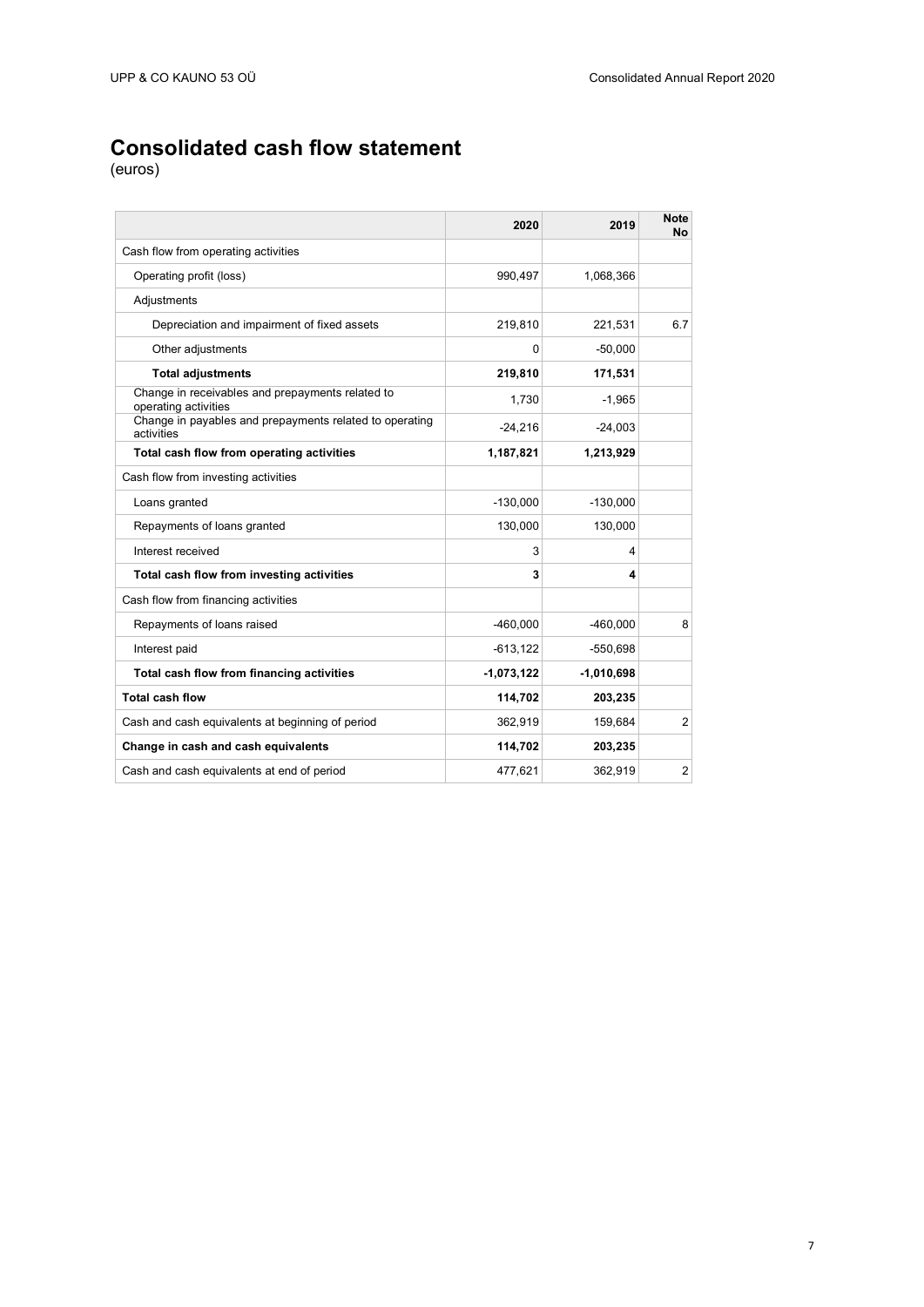### **Consolidated statement of changes in equity**

|                                       |                                                                    |           | <b>Total</b> |
|---------------------------------------|--------------------------------------------------------------------|-----------|--------------|
|                                       | Equity held by shareholders of parent<br>company                   |           |              |
|                                       | Equity in nominal<br>Retained earnings<br>value<br>$(\text{loss})$ |           |              |
| 31.12.2018                            | 2,500                                                              | 846,985   | 849,485      |
| Effect of correction of<br>errors     | $\Omega$                                                           | $-20,480$ | $-20,480$    |
| <b>Adjusted balance</b><br>31.12.2018 | 2,500                                                              | 826,505   | 829,005      |
| Profit (loss) for financial<br>year   | $\Omega$                                                           | 365,157   | 365,157      |
| 31.12.2019                            | 2,500                                                              | 1,191,662 | 1,194,162    |
| Profit (loss) for financial<br>year   | $\Omega$                                                           | 345,219   | 345,219      |
| Other changes in equity               | $\Omega$                                                           | $-245$    | $-245$       |
| 31.12.2020                            | 2,500                                                              | 1,536,636 | 1,539,136    |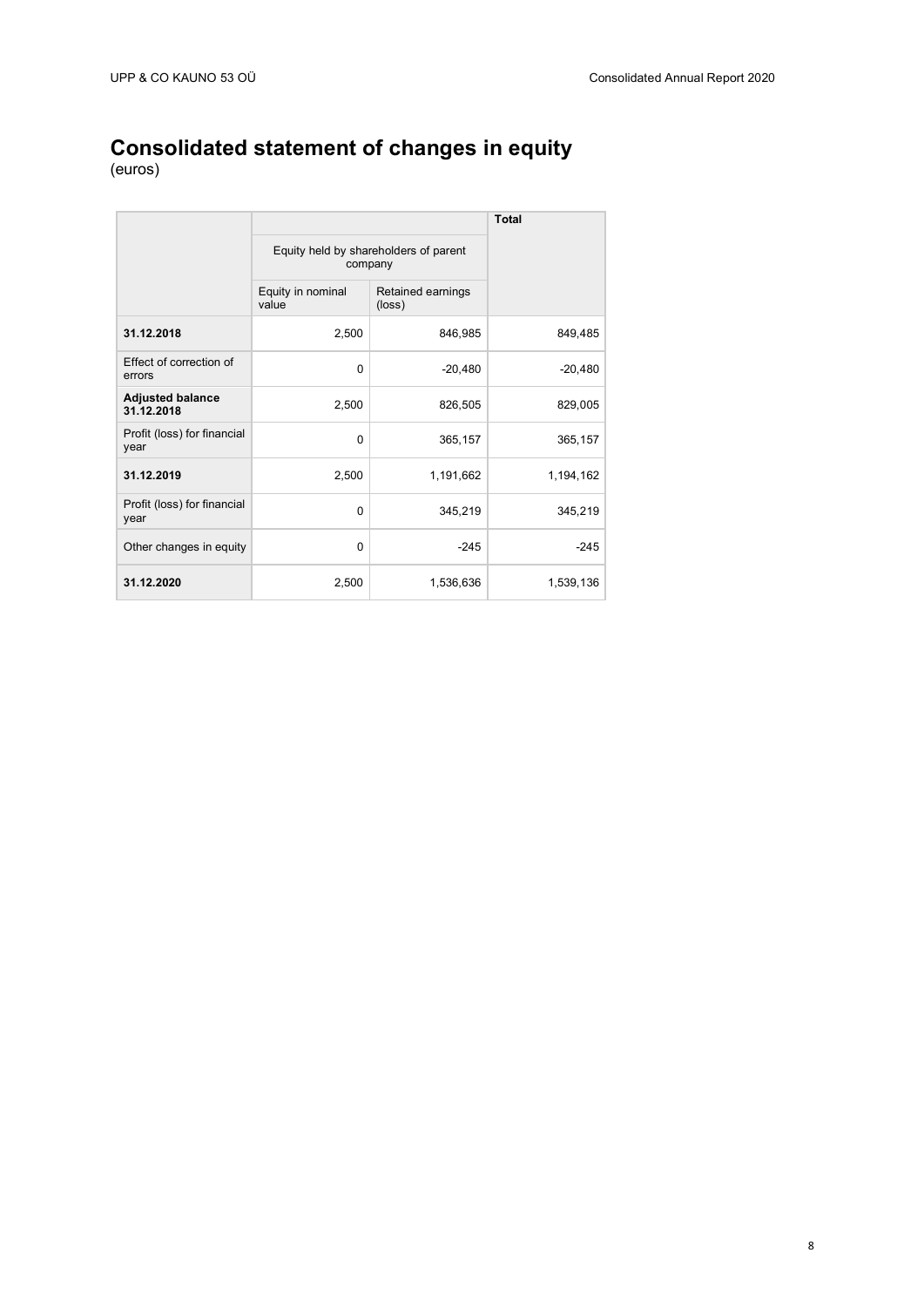### **Notes to financial statements**

### **Note 1 Accounting policies and procedures**

#### **General information**

UPP & CO Kauno 53 OÜ (hereinafter the Parent Company) is a company registered and operating in Estonia. The consolidated financial statements recognise the consolidated assets, liabilities, equity, economic results and cash flow of the Parent Company and its Lithuanian subsidiary UAB Promalita (hereinafter jointly referred to as the Group).

The consolidated financial statements of UPP & CO Kauno 53 OÜ for 2020 have been prepared in compliance with the Estonian Financial Reporting Standard. The Estonian Financial Reporting Standard is based on internationally acknowledged principles of accounting and reporting, the primary requirements of which are provided for in the Accounting Act, which are supplemented by guidelines issued by the Accounting Standards Board of the Republic of Estonia.

The consolidated financial statements have been prepared in euros. The main accounting policies used in the preparation of the consolidated financial statements are set out below.

### **Changes in accounting policies and procedures or presentation of information**

UPP & CO Kauno 53 OÜ changed the accounting policy for recognition of subsidiaries.

Investments in the subsidiary have been recognised for the first time by the equity method in the unconsolidated report of the Parent Company. The data of the reference period have therefore also been changed. In previous periods, these investments were recognised at acquisition cost.

This change has had the following impact on the unconsolidated financial statements for the reference period of the Parent Company: investment in subsidiary as at 31 December 2019, previously recognised as 3,200 euros, now as 1,171,676 euros (change by 1,168,476 euros). The profit (loss) in the reporting period amounted previously to 466 euros, now to 1,168,942 euros (change by 1,168,476 euros).

The change has no impact on the consolidated indicators in the statements.

#### **Preparation of consolidated statements**

The financial indicators of the Parent Company and its subsidiary recognised in the consolidated statements have been added up as if they were a single company.

Subsidiaries are all of the companies controlled by the Parent Company. Control is presumed if the Parent Company holds more than 50% of the voting rights of the subsidiary either directly or via subsidiaries or is capable of controlling the operating or financial policies of the subsidiary in any other manner.

In the consolidated statements, the financial indicators of the Parent Company and subsidiaries are added up on a line-by-line basis, eliminating entirely all mutual claims, obligations and transactions, and the unrealised gains and losses arising thereby. The investments in subsidiaries recognised in the balance sheet of the Parent Company are eliminated against the holding of the Parent Company in the equity of the subsidiaries. In subsidiaries where the holding of the Parent Company is below 100%, the minority share is separated from the net assets and profit/loss for the financial year of the relevant subsidiary.

In the preparation of the consolidated statements, the accounting policies and procedures applied by the Parent Company are proceeded from and, if necessary, the required adjustments are made in the reports of the subsidiaries in order to align them with the policies and procedures of the Parent Company. Subsidiaries are consolidated in the consolidated financial statements from the date of their acquisition until the date of their sale.

Investments in subsidiaries and affiliates are recognised by the equity method in the unconsolidated statements.

The dividends payable by the object of investment are recognised as a reduction of in the investment at the moment when the investor becomes entitled to the dividends.

### **Financial assets**

All financial assets are initially registered at their acquisition cost, which is equal to the fair value of the consideration paid for the financial asset in question. The initial acquisition cost also includes all the costs directly attributable to the acquisition of financial assets, including the fees payable to agents and advisers, the non-refundable taxes attributable to the transaction and other similar costs, and excluding the costs attributable to the acquisition of such financial assets that are recognised at fair value with changes through profit or loss.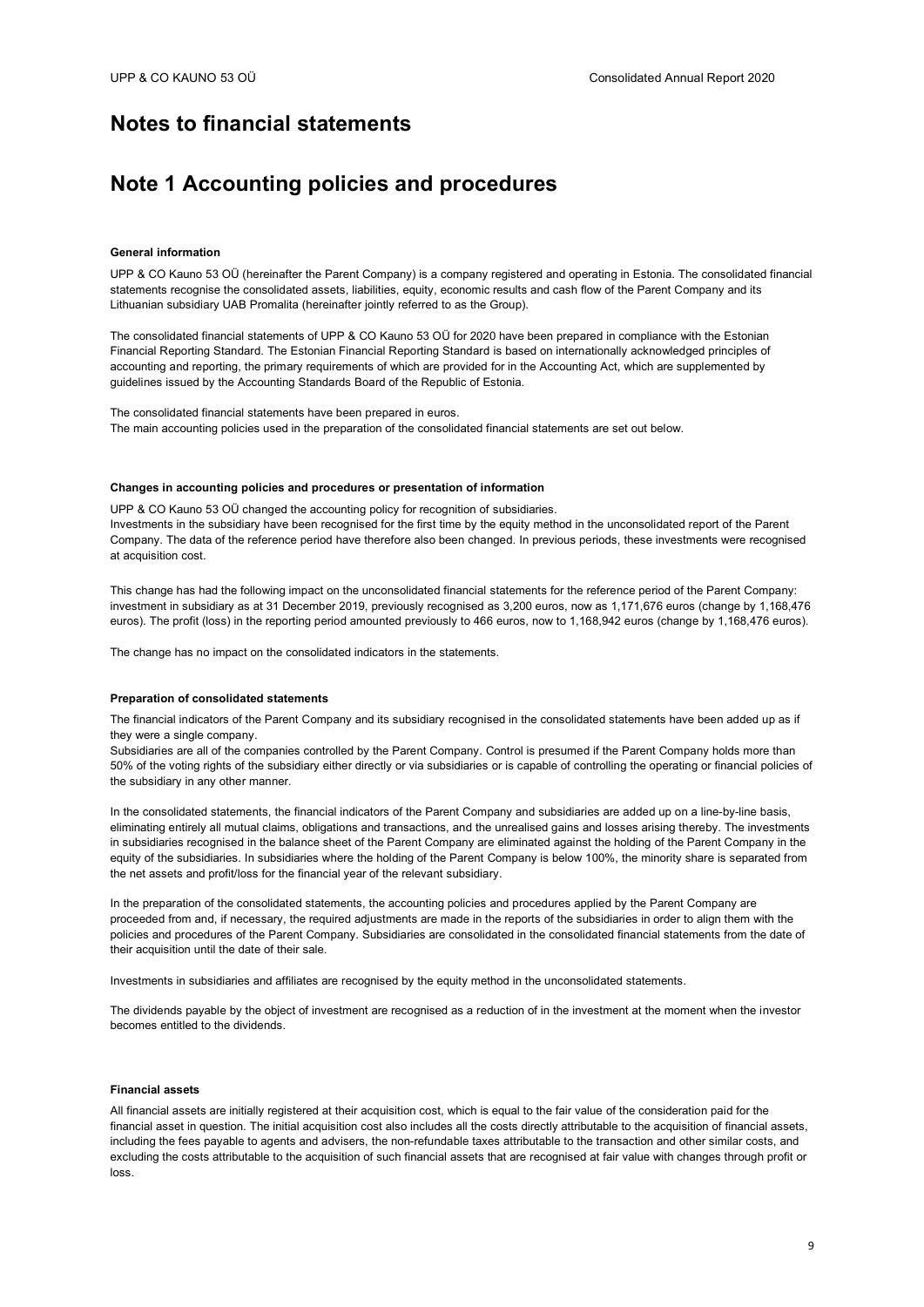All purchases and sales of financial assets under regular market conditions are recognised on the relevant transaction dates, i.e. on the date when the group enters into the obligation (e.g. enters into a contract) for the purchase or sale of certain financial assets. Purchases and sales where transfer of the purchased or sold financial assets from the seller to the buyer occurs during the period that is usual on the given market or required under the relevant market regulations are deemed to occur under ordinary market conditions.

#### **Cash**

Bank account balances are recognised under cash in the balance sheet. Cash payments are not accepted or made. Cash flow from operating activities is recognised using the indirect method. Cash flow from investment and financing activities is recognised by using the direct method, i.e. presented as the gross earnings and payments in the reporting period.

### **Receivables and prepayments**

Trade receivables, accrued income and other short- and long-term receivables (incl. loans receivable and deposits) are recognised at adjusted acquisition cost. On every reporting date, indications for impairment of the aforementioned financial assets are assessed. If such indications exist, the financial assets recognised at the adjusted acquisition cost are written down to the present value of the payments to be presumably received therefrom in the future. The write-downs arising from the impairment are recognised in the income statement as expenses.

#### **Investment properties**

Investment properties are real estate objects held by the group first and foremost for the purposes of earning income from rent or for capital appreciation, but not for using these upon manufacturing products or providing services, for administrative purposes or for sales in the course of usual operating activities. Investment properties are recognised using the fair value method. When applying the fair value method, the investment property is recognised by the group on every balance sheet date at fair value proceeding from the discounted cash flow method. Gains and losses on changes in the value are recognised in the income statement under other operating revenue and other operating charges.

#### **Property, plant and equipment and intangible assets**

Property, plant and equipment are assets used by the group upon providing services or for administrative purposes that it intends to use for a period longer than one year. Property, plant and equipment are initially registered at their acquisition cost which consists of the purchase price and costs directly attributable to acquisition. The lower limit of registration of property, plant and equipment is 200 euros. On the balance sheet, property, plant and equipment are recognised at their acquisition cost less accumulated depreciation and writedowns resulting from any decrease in value. Depreciation is calculated using the straight-line method. Property, plant and equipment are written off the balance sheet if their further use or sale is not likely to result in economic gain. Any gains/losses arising from sale or write-off means the difference between the value received and the residual value of the main value.

#### Goodwill

The goodwill created upon the acquisition of a company is recognised as the acquisition cost as of the date of acquisition, less writedowns arising from impairment, if any.

The management board has decided that as of 1 January 2018, goodwill is depreciated down to zero within 6 years. The depreciation of goodwill is recognised on the income statement under depreciation and impairment of fixed assets.

| Name of fixed asset group          | Useful life  |
|------------------------------------|--------------|
| l and                              | Undetermined |
| <b>Buildings and structures</b>    | 10-50        |
| Machinery and equipment            | $2 - 12$     |
| Means of transport                 | $4 - 10$     |
| Other fixtures, fittings and tools | $2 - 5$      |

#### **Leases**

Lease transactions where all significant risks and rewards of ownership of the assets transfer to the lessee are recognised as financial lease.

Other lease transactions are treated as an operating lease.

The Group leases its assets under operating lease conditions and therefore recognises assets in the balance sheet under regular conditions and similarly to other assets recognised in the balance sheet.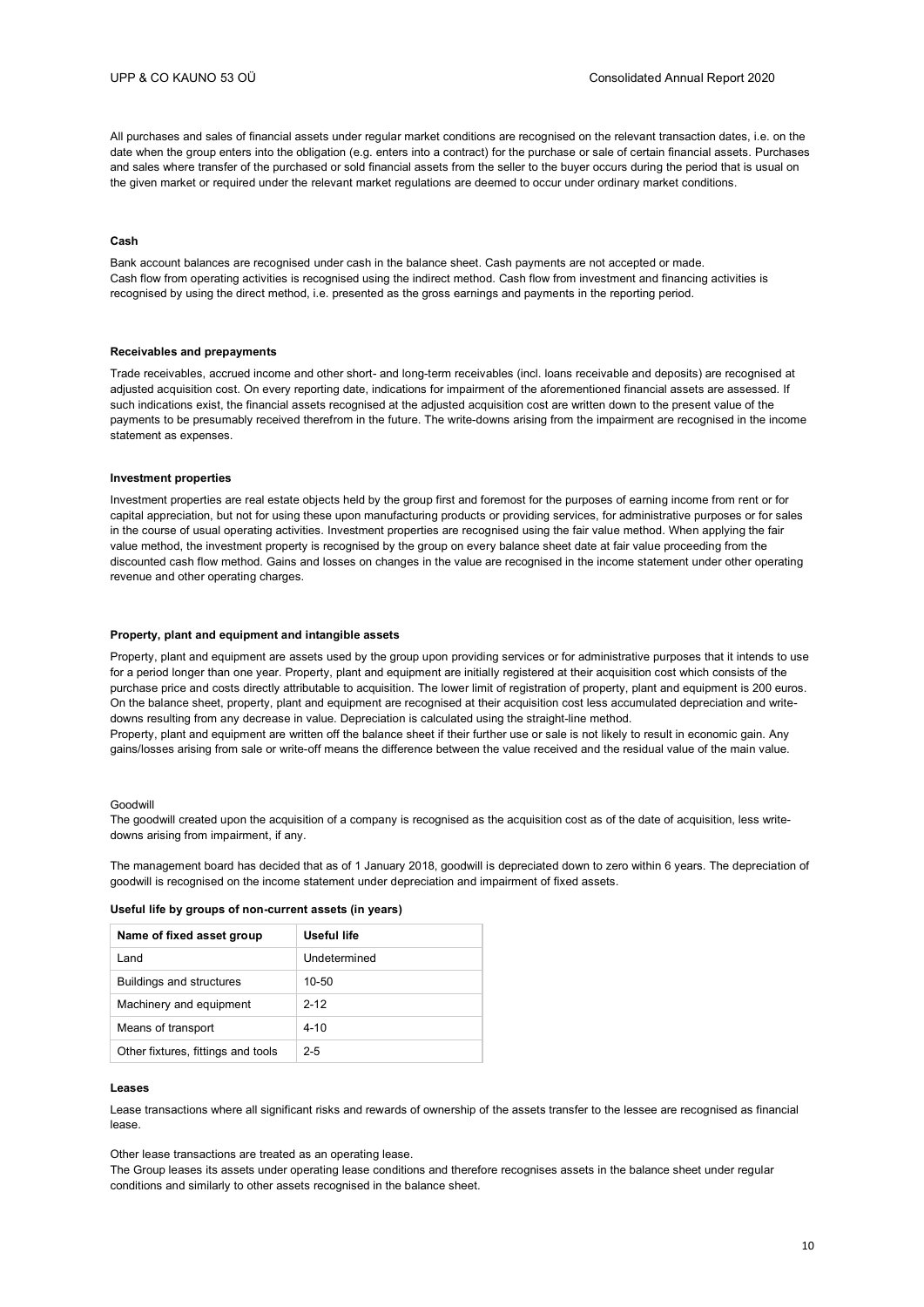The lessor recognises the rental income received from an operating lease during the rental period as revenue in the income statement. The payments made to the lessor are structured such as to increase together with the expected general inflation based on the published indexes in order to compensate for the expected increase in the expenses of the lessor in relation to inflation.

#### **Financial liabilities**

Financial liabilities are initially registered at their acquisition cost, which is the fair value of the payment made or received for the particular financial liabilities. The initial acquisition cost includes all transaction costs directly attributable to the acquisition of the financial liability.

Any subsequent accounting of financial liabilities takes place depending on their type either pursuant to the acquisition cost or adjusted acquisition cost method. A financial liability is classified as short-term if its payment deadline arrives within one year of the reporting date or if the Group does not have the unconditional right to postpone payment of the liability for more than one year after the arrival of the balance sheet date. Other liabilities are recognised as long-term.

A financial liability is derecognised when it is discharged, cancelled or expires.

Interest-bearing bank loans are initially recognised in the amount of cash received, less transaction fees paid. Thereafter, said financial liabilities are recognised using the adjusted acquisition cost method, where the initial acquisition cost is adjusted with repayments of the loan principal. Interest expenses are recognised as an expense in the income statement under interest expenses on an accrual basis.

The depreciation of transaction costs is recognised in the income statement along with interest expenses. Received long-term intra-group loans are recognised in the adjusted acquisition cost where the initial acquisition cost is adjusted with contractual repayments during the provided period. Interest expenses are recognised as an expense in the income statement under interest expenses by using the contractual interest rate as of the period of arising thereof.

#### **Revenue**

Revenue from the sale of services is recognised in the period in which the service is provided if the revenue gained from providing the service can be reliably measured, the proceeds arising from the transaction are likely to be collected, and the expenses related to the transaction can be reliably assessed. Revenue from the sale of goods is recognised when all the significant risks and rewards of ownership of the goods have transferred to the buyer, the proceeds arising from the sale are likely to be collected and the sales revenue and expenses related to the transaction can be reliably measured.

Sales revenue reflects the sale of services and goods related to the principal activity, whilst the net method is used to recognise the utility services to be resold.

Other operating revenue comprises irregular revenue not directly related to the principal activity.

Interest income is recognised on an accrual basis once it is likely that the group will gain economic benefit from the transaction and the amount of interest income can be reliably measured.

### **Expenses**

Expenses are recognised on an accrual basis, i.e. at the moment when the economic transaction actually occurs, not when the liability is paid.

Expenses are recognised in the same period as the revenue associated with them. Expenses that are likely to participate in generating economic benefits in future periods are recognised on the balance sheet as assets at the moment of their emergence and as expenses in the period(s) when the expenses associated with them emerge.

Expenses of services and goods purchased directly for the purpose of the principal activity are recognised in the income statement under goods, raw materials and services. Other operating expenses comprise expenses that are not regarded directly as costs of provision of services. Other operating revenue comprises irregular expenses not related to the principal activity. Interest expenses are recognised as financial expenses of the reporting period on the accrual basis.

### **Taxation**

Pursuant to the currently applicable Income Tax Act, a company registered in Estonia does not pay income tax on the profit earned, and profit distributed by way of a bonus issue is also not taxed. Companies pay income tax on profit distributed as dividends or other profit distributions, including disbursements from equity, that exceed the monetary and non-monetary contributions to the equity of the company upon the disbursement thereof by monetary or non-monetary means. On the basis of the aforementioned Act, profit distributed by the company as dividends or by other means is taxed with income tax at the rate of 20/80. Pursuant to the tax legislation applicable in Estonia, the company is not able to disburse all its available equity without additional expenses; instead, a part of equity will be used to cover the income tax on dividends. Provisions in respect of future income tax payable on dividends are not formed before the declaration of dividends, but the relevant information is disclosed in the notes to the accounts.

Corporate income tax related to the disbursement of dividends or the making of other payments that reduce equity is recognised as a liability and an expense at the moment of announcing the dividends or other payments that reduce equity. Income tax on dividends is recognised in the income statement under income tax expenses during the same period when the dividends are announced, regardless of the period for which they have been announced or when they are actually disbursed.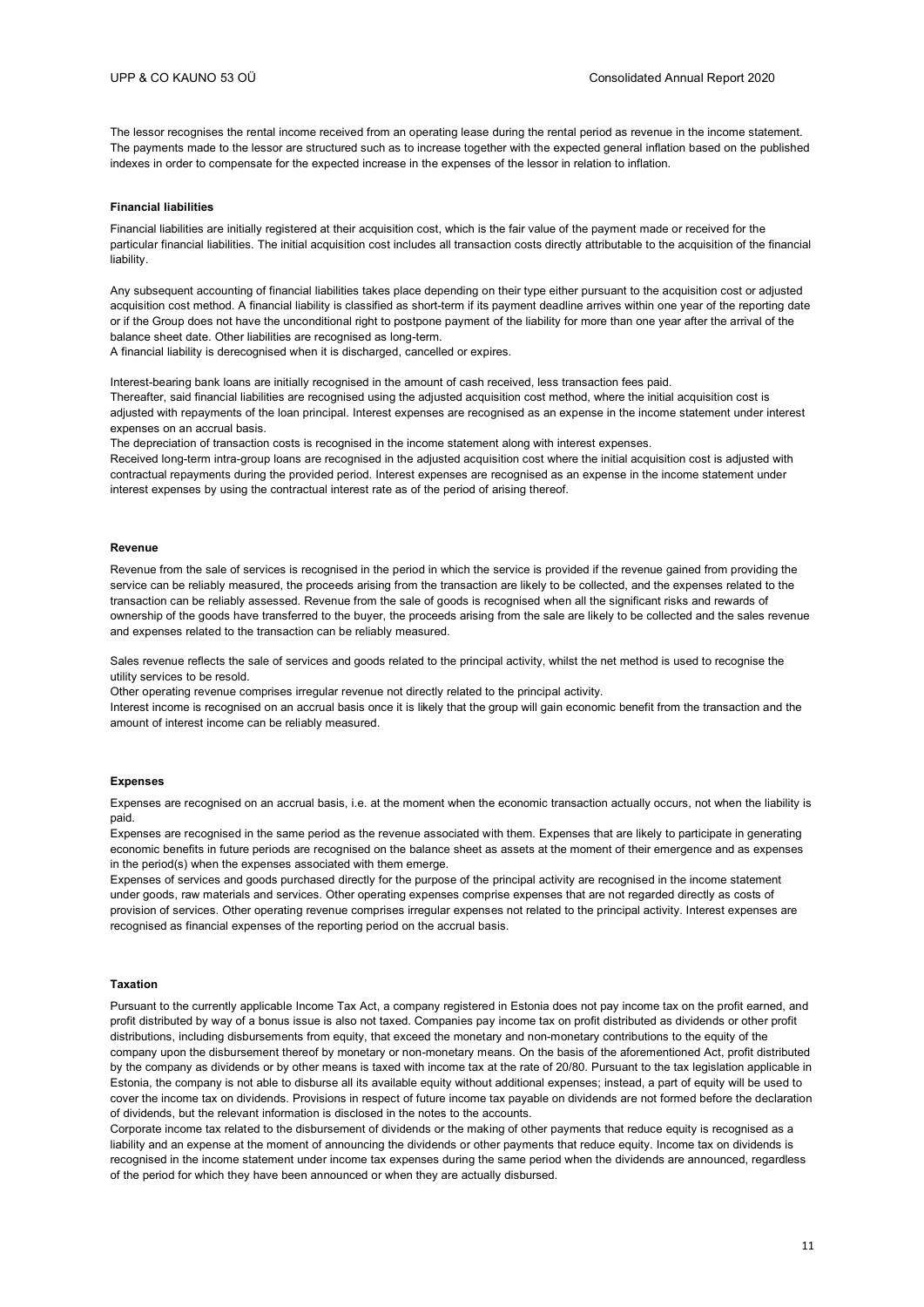### Taxation of subsidiaries registered abroad

Pursuant to the Income Tax Act, the net profit of the company, as adjusted with the temporary and permanent differences provided in the Income Tax Act, is subject to income tax in Lithuania, with the tax rate being 15%. Deferred tax has been recognised in the accounting pursuant to the liability method on all temporary differences as of the balance sheet date between the tax base and book value of the assets and liabilities. Deferred tax assets are only recognised if it is likely that profits will be earned in the future at the expense of which the deferred tax assets can be used.

### **Related parties**

Parties are considered related if one party either controls the other party or has significant influence on the business decisions made by the other party, including the parent company and other companies belonging to the same group, owners and members of the management board, their family members and companies that are controlled by said persons or where said persons have significant influence.

### **Note 2 Cash**

(euros)

|              | 31.12.2020 | 31.12.2019 |
|--------------|------------|------------|
| Cash at bank | 477,621    | 362,919    |
| Total cash   | 477,621    | 362,919    |

The group settles in Swedbank and OP Bank. Cash payments are not accepted or made. No cash was on time deposits during the reporting period.

## **Note 3 Prepaid taxes and taxes payable**

(euros)

|                                       | 31.12.2020 |         | 31.12.2019 |         |  |
|---------------------------------------|------------|---------|------------|---------|--|
|                                       | Prepaid    | Payable | Prepaid    | Payable |  |
| Corporate income tax                  | 0          | 53,951  | 0          | 23,571  |  |
| Value added tax                       | 0          | 22.218  | 0          | 23,165  |  |
| Other prepaid taxes and taxes payable | 0          | 9,378   | 0          | 9,377   |  |
| Total taxes prepaid and tax arrears   | 0          | 85,547  | 0          | 56,113  |  |

## **Note 4 Shares of subsidiaries**

| Shares of subsidiaries, general information |                    |                 |                     |                           |             |  |
|---------------------------------------------|--------------------|-----------------|---------------------|---------------------------|-------------|--|
| Registry code                               | Name of subsidiary | Country of      |                     | <b>Principal activity</b> | Holding (%) |  |
| of subsidiary                               |                    | <b>location</b> |                     | 31.12.2019                | 31.12.2020  |  |
| 30440634                                    | Promalita UAB      | Lithuania       | Property management | 100                       | 100         |  |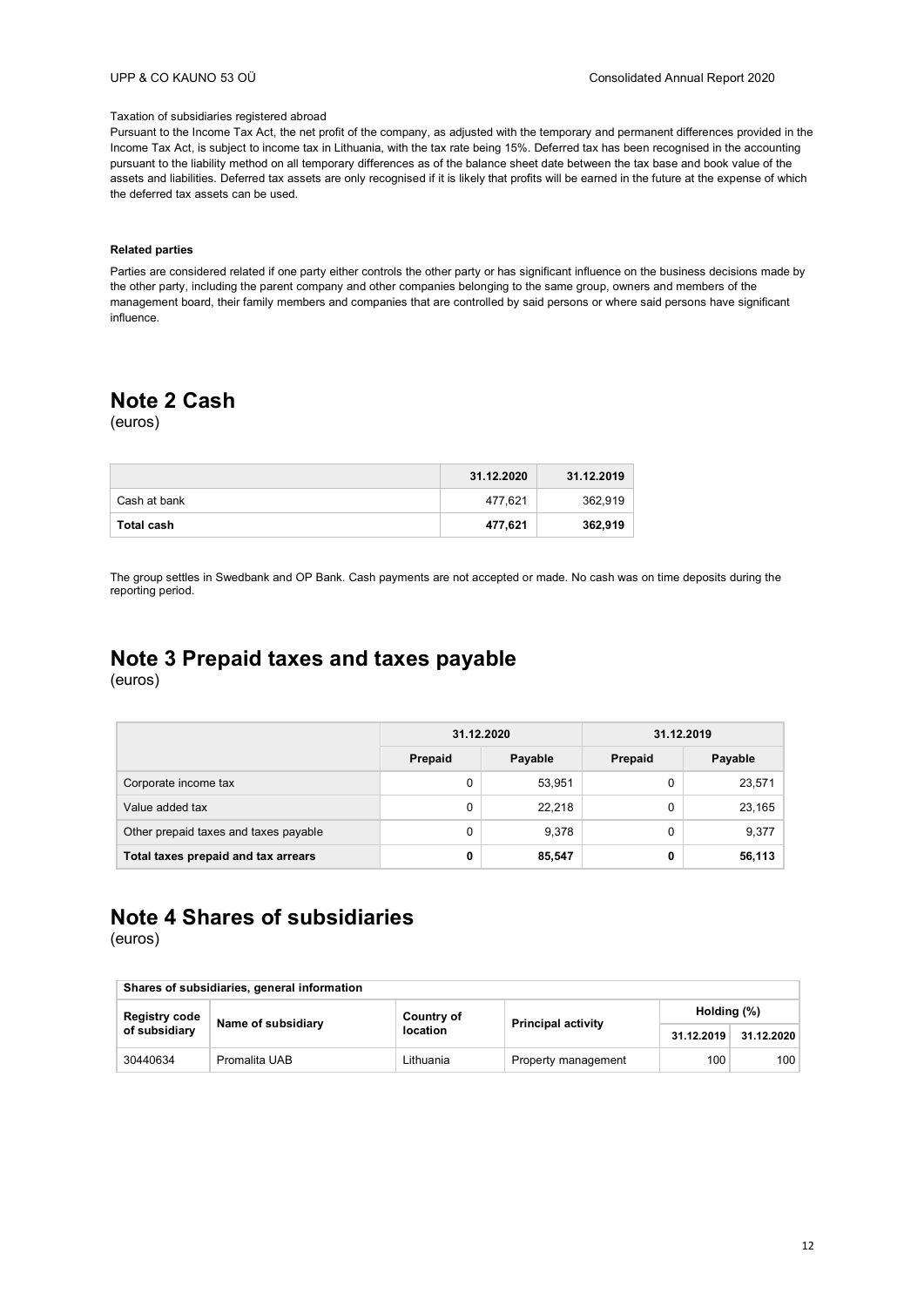### **Note 5 Investment properties**

(euros)

| Fair value method                          |            |  |  |
|--------------------------------------------|------------|--|--|
|                                            |            |  |  |
| 31.12.2018                                 | 15,700,000 |  |  |
| Profit (loss) from change in<br>fair value | 50,000     |  |  |
| 31.12.2019                                 | 15,750,000 |  |  |
| 31.12.2020                                 | 15,750,000 |  |  |

|                                                     | 2020      | 2019      |
|-----------------------------------------------------|-----------|-----------|
| Income from rent earned on investment properties    | 1.304.950 | 1.260.540 |
| Direct management expenses of investment properties | 0         | -27.241   |

The independent assessor of the real estate investment in the reporting year and in the subsequent reporting period is Colliers International Advisors UAB.

Only the costs that the Group itself bears are recognised under direct administrative expenses. The majority of the costs are transferred to contractual clients.

# **Note 6 Property, plant and equipment**

|                          |                                           | <b>Total</b> |
|--------------------------|-------------------------------------------|--------------|
|                          | Other property,<br>plant and<br>equipment |              |
| 31.12.2018               |                                           |              |
| Acquisition cost         | 50,080                                    | 50,080       |
| Accumulated depreciation | $-27,967$                                 | $-27,967$    |
| <b>Residual value</b>    | 22,113                                    | 22,113       |
|                          |                                           |              |
| Depreciation cost        | $-8,064$                                  | $-8,064$     |
|                          |                                           |              |
| 31.12.2019               |                                           |              |
| Acquisition cost         | 50,080                                    | 50,080       |
| Accumulated depreciation | $-36,031$                                 | $-36,031$    |
| <b>Residual value</b>    | 14,049                                    | 14,049       |
|                          |                                           |              |
| Depreciation cost        | $-6,342$                                  | $-6,342$     |
|                          |                                           |              |
| 31.12.2020               |                                           |              |
| Acquisition cost         | 50,080                                    | 50,080       |
| Accumulated depreciation | $-42,373$                                 | $-42,373$    |
| <b>Residual value</b>    | 7,707                                     | 7,707        |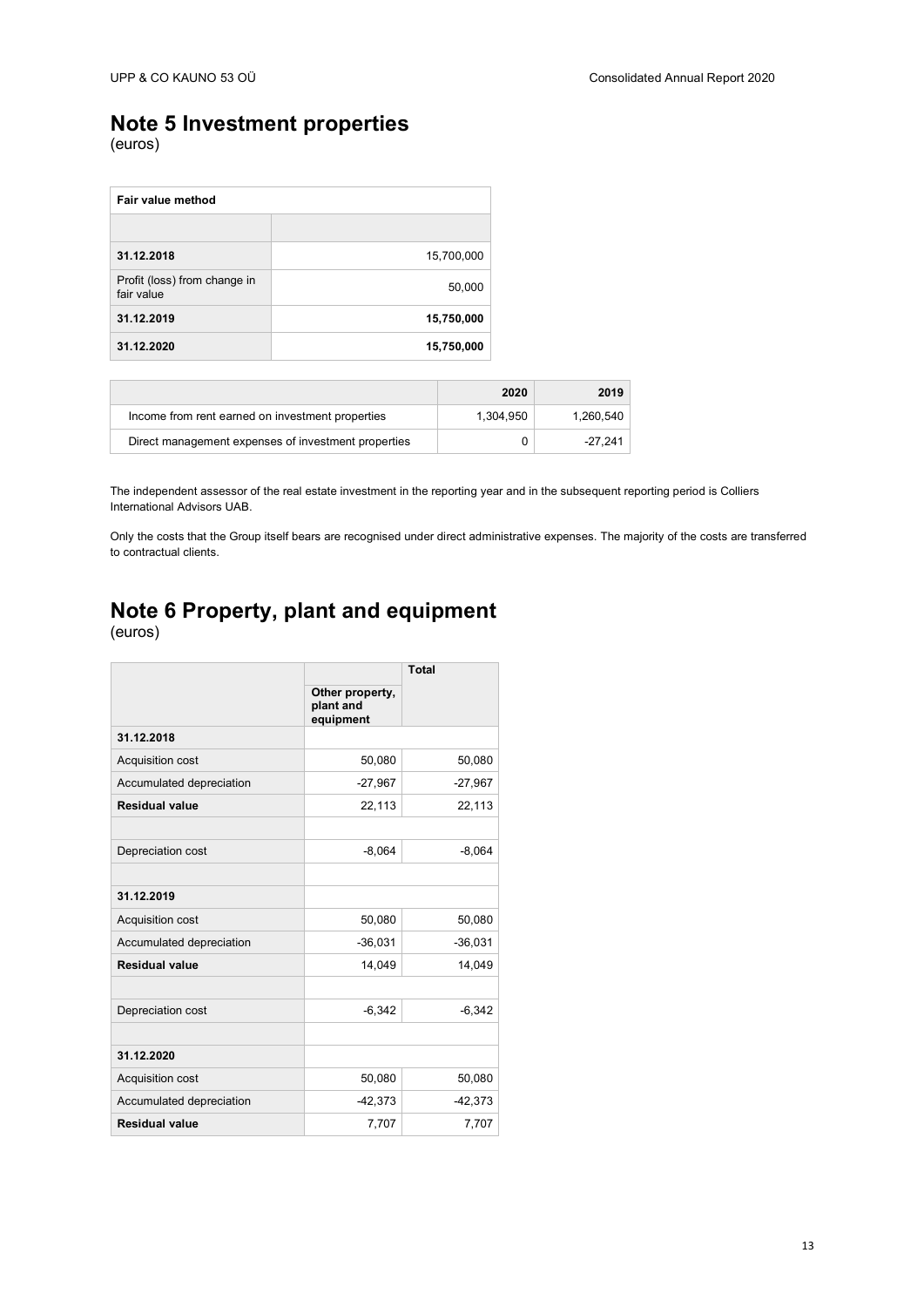### **Note 7 Intangible assets**

|                          |            | <b>Total</b> |
|--------------------------|------------|--------------|
|                          | Goodwill   |              |
| 31.12.2018               |            |              |
| Acquisition cost         | 1,280,818  | 1,280,818    |
| Accumulated depreciation | $-213,470$ | $-213,470$   |
| <b>Residual value</b>    | 1,067,348  | 1,067,348    |
|                          |            |              |
| Depreciation cost        | $-213,468$ | $-213,468$   |
|                          |            |              |
| 31.12.2019               |            |              |
| <b>Acquisition cost</b>  | 1,280,818  | 1,280,818    |
| Accumulated depreciation | $-426,938$ | $-426,938$   |
| <b>Residual value</b>    | 853,880    | 853,880      |
|                          |            |              |
| Depreciation cost        | $-213,468$ | $-213,468$   |
|                          |            |              |
| 31.12.2020               |            |              |
| Acquisition cost         | 1,280,818  | 1,280,818    |
| Accumulated depreciation | $-640,406$ | $-640,406$   |
| <b>Residual value</b>    | 640,412    | 640,412      |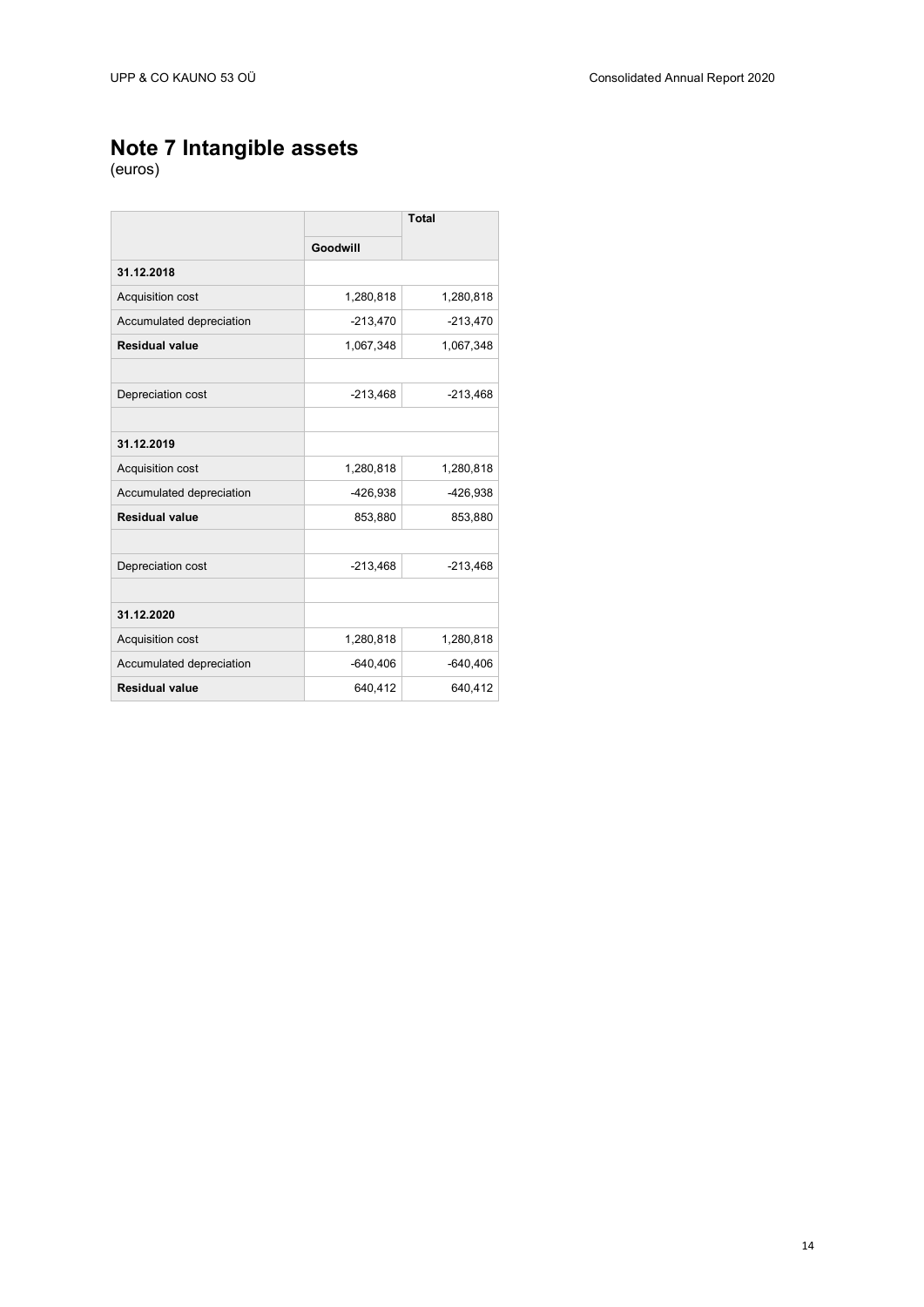### **Note 8 Loans payable**

(euros)

|                                              | 31.12.2020 | Division by remaining terms |                             | Interest rate<br>currency | <b>Underlying</b>              | <b>Maturity date</b> | <b>Note</b><br><b>No</b> |             |
|----------------------------------------------|------------|-----------------------------|-----------------------------|---------------------------|--------------------------------|----------------------|--------------------------|-------------|
|                                              |            | Within<br>12 months         | within 1-<br>5 years        | Over 5 years              |                                |                      |                          |             |
| Long-term loans                              |            |                             |                             |                           |                                |                      |                          |             |
| OP Corporate Bank                            | 7,513,334  | 460,000                     | 7,053,334                   |                           | 6 months<br>Euribor +<br>1.75% | <b>EUR</b>           | 31.03.2022               |             |
| Parent Company                               | 671,850    | 0                           | 671,850                     |                           | 14.24%                         | <b>EUR</b>           | Unspecified<br>term      | 17          |
| <b>Total long-term loans</b>                 | 8,185,184  | 460,000                     | 7,725,184                   |                           |                                |                      |                          |             |
| Long-term bonds                              |            |                             |                             |                           |                                |                      |                          |             |
| Subordinated bond of<br>UPP & CO Kauno 53 OÜ | 4,700,000  | $\mathbf 0$                 | 4,700,000                   |                           | 8%                             | <b>EUR</b>           | 17.04.2022               |             |
| <b>Total long-term bonds</b>                 | 4,700,000  | $\mathbf 0$                 | 4,700,000                   |                           |                                |                      |                          |             |
| <b>Total loans payable</b>                   | 12,885,184 | 460,000                     | 12,425,184                  |                           |                                |                      |                          |             |
|                                              |            |                             |                             |                           |                                |                      |                          |             |
|                                              |            |                             |                             |                           |                                |                      |                          |             |
|                                              | 31.12.2019 |                             | Division by remaining terms |                           | Interest rate                  | <b>Underlying</b>    | <b>Maturity date</b>     | <b>Note</b> |
|                                              |            | Within<br>12 months         | within 1-<br>5 years        | Over 5 years              |                                | currency             |                          | No          |
| Long-term loans                              |            |                             |                             |                           |                                |                      |                          |             |
| OP Corporate Bank                            | 7,973,333  | 460,000                     | 7,513,333                   |                           | 6 months<br>Euribor +<br>1.75% | <b>EUR</b>           | 31.03.2022               |             |
| Parent Company                               | 671,850    | 0                           | 671,850                     |                           | 6%                             | <b>EUR</b>           | Unspecified<br>term      | 17          |
| <b>Total long-term loans</b>                 | 8,645,183  | 460,000                     | 8,185,183                   |                           |                                |                      |                          |             |
| Long-term bonds                              |            |                             |                             |                           |                                |                      |                          |             |
| Subordinated bond of<br>UPP & CO Kauno 53 OÜ | 4,700,000  | $\mathbf 0$                 | 4,700,000                   |                           | 8%                             | <b>EUR</b>           | 17.04.2022               |             |
| <b>Total long-term bonds</b>                 | 4,700,000  | $\mathbf 0$                 | 4,700,000                   |                           |                                |                      |                          |             |

The loan securities and mortgages established are as follows:

1. first rank mortgage on the RIMI LC registered immovable in the amount of 11,960,000 euros, market value of real property at least 15,300,000 euros; 2. second rank mortgage on the RIMI LC registered immovable in the amount of 6,110,000 euros for the benefit of the collateral agent as the pledgee (established pursuant to a collateral agent contract and terms and conditions for the benefit of the investors).

In the reporting period, interest from loans and bonds was calculated in the total amount of 609,764 euros (2019: 562,174).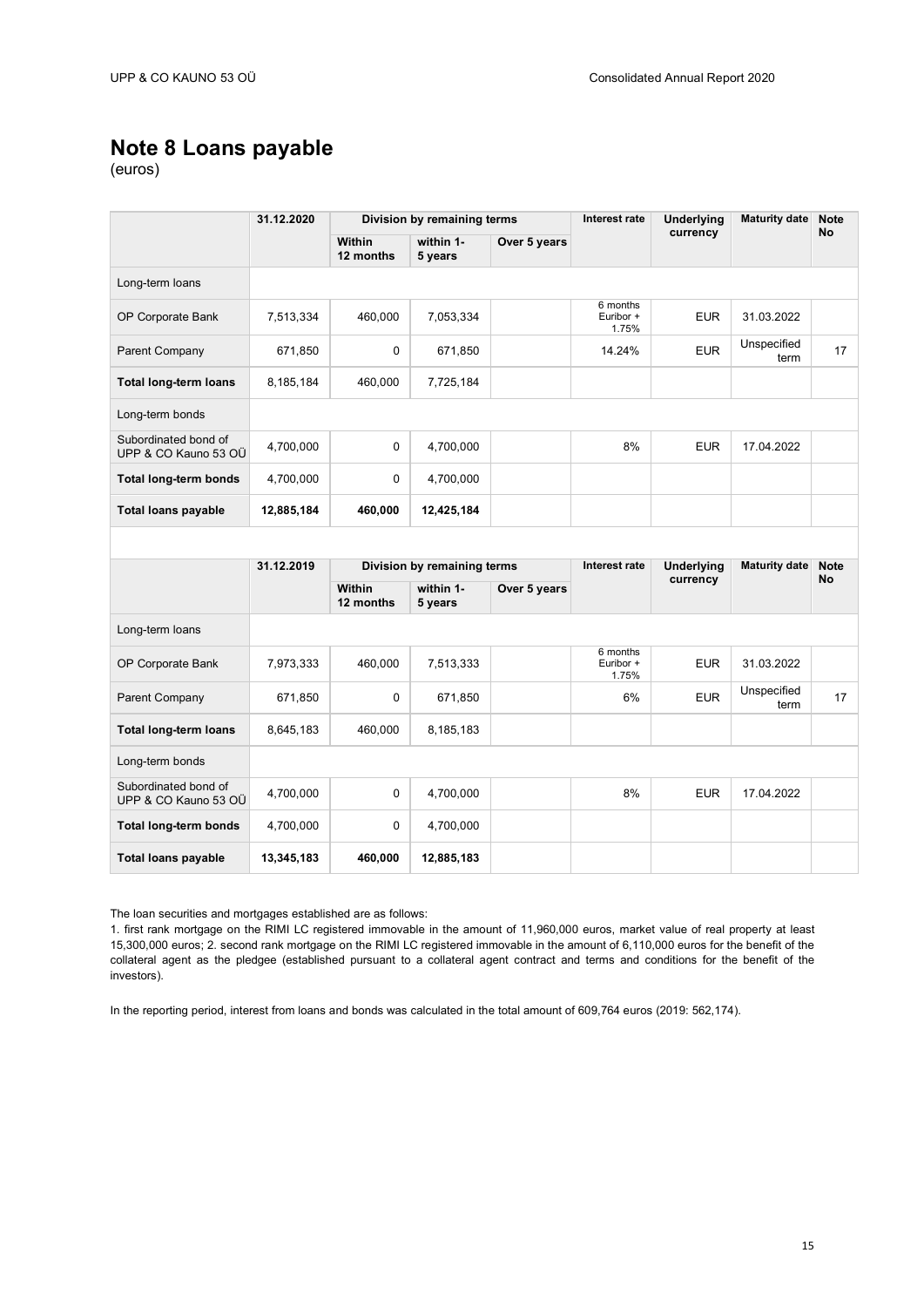## **Note 9 Payables and prepayments**

(euros)

|                                | 31.12.2020 | Within 12 months | Note No |
|--------------------------------|------------|------------------|---------|
| Trade creditors                | 2,636      | 2,636            |         |
| Employee payables              | 19         | 19               |         |
| Taxes payable                  | 85,547     | 85,547           | 3       |
| Other payables                 | 77,272     | 77,272           |         |
| Interest payable               | 77,272     | 77,272           |         |
| Total payables and prepayments | 165,474    | 165,474          |         |
|                                |            |                  |         |
|                                | 31.12.2019 | Within 12 months | Note No |
| Trade creditors                | 5,719      | 5,719            |         |
|                                |            |                  |         |
| Employee payables              | 87         | 87               |         |
| Taxes payable                  | 56,113     | 56,113           | 3       |
| Other payables                 | 80,632     | 80,632           |         |
| Interest payable               | 80,632     | 80,632           |         |
| Prepayments received           | 746        | 746              |         |
| Other prepayments received     | 746        | 746              |         |

## **Note 10 Provisions**

(euros)

|                         | 31.12.2019 | <b>Formation/adjust</b><br>ment | 31.12.2020 |
|-------------------------|------------|---------------------------------|------------|
| <b>Total provisions</b> | 2,309,664  | $-17,236$                       | 2,292,428  |
| Long-term               | 2,309,664  | $-17,236$                       | 2,292,428  |
| Tax provision           | 2,309,664  | $-17,236$                       | 2,292,428  |
|                         |            |                                 |            |
|                         | 31.12.2018 | <b>Formation/adjust</b><br>ment | 31.12.2019 |
| <b>Total provisions</b> | 2,192,196  | 117,468                         | 2,309,664  |
| Long-term               | 2,192,196  | 117,468                         | 2,309,664  |
|                         |            |                                 |            |

The provisions consist of a deferred income tax liability of the Lithuanian subsidiary.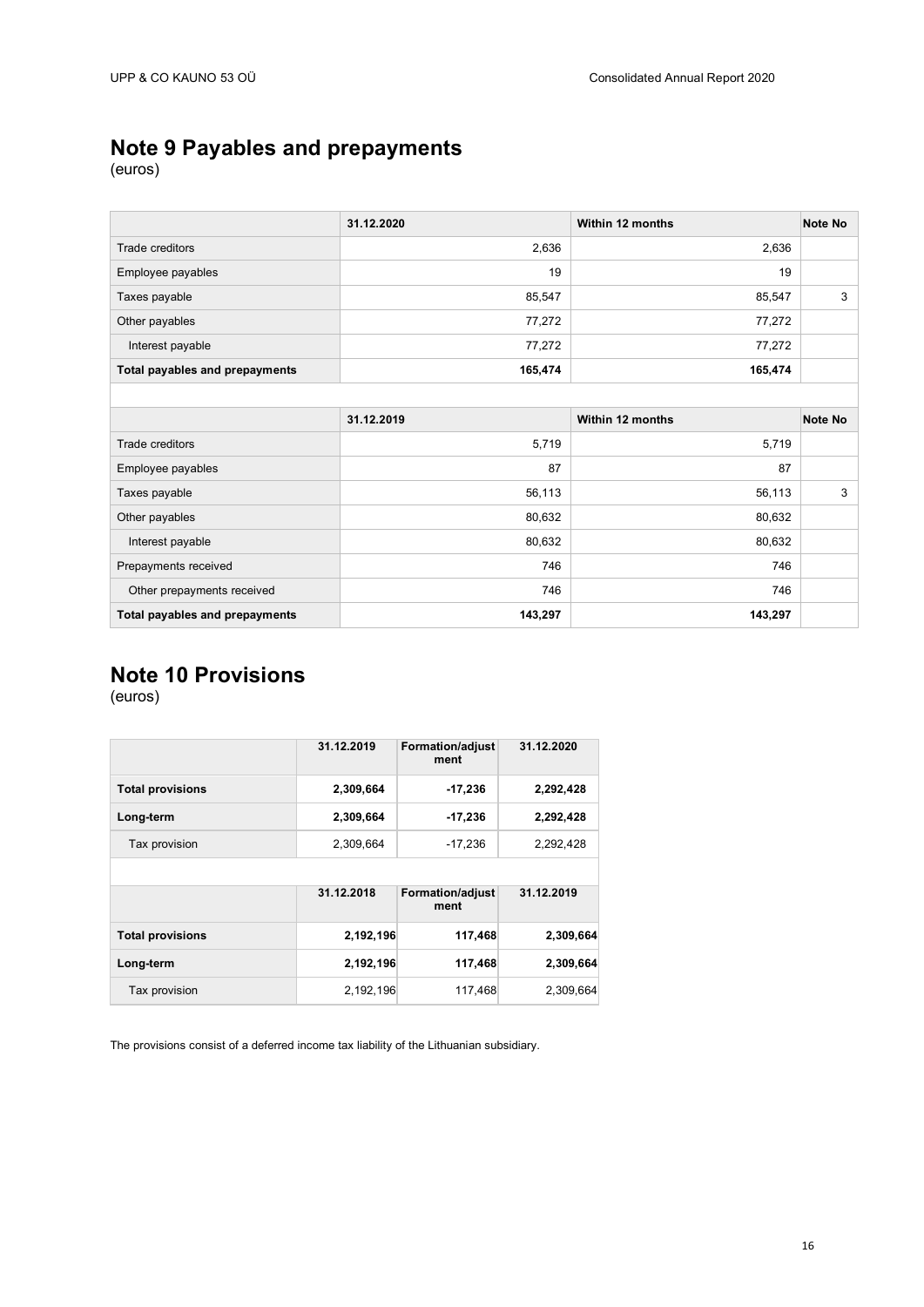### **Note 11 Share capital**

(euros)

|                  | 31.12.2020 | 31.12.2019 |
|------------------|------------|------------|
| Share capital    | 2.500      | 2,500      |
| Number of shares |            |            |

Potential income tax liability of the Group.

The retained earnings of the Group as at 31 December 2020 amounted to 1,536,636 euros (31.12.2019: 1,191,662 euros). The maximum amount of income tax payable if all of the retained earnings were paid out as dividends is 307,327 euros (31.12.2019: 238,332 euros). Thus, the amount that can be paid out as dividends is 1,229,309 euros (31.12.2019: 953,330 euros).

The maximum potential income tax liability has been calculated on the assumption that the total distributed net dividends and income tax expense associated with their payment may not exceed distributable profits as of 31.12.2020.

### **Note 12 Sales revenue**

(euros)

|                                                    | 2020      | 2019      |
|----------------------------------------------------|-----------|-----------|
| Sales revenue by geographical regions              |           |           |
| Sale to European Union Member States               |           |           |
| Lithuania                                          | 1,304,950 | 1.287.781 |
| <b>Total sales to European Union Member States</b> | 1,304,950 | 1,287,781 |
| Total sales revenue                                | 1,304,950 | 1,287,781 |
| Sales revenue by field of activity                 |           |           |
| Lease of premises                                  | 1,304,950 | 1,287,781 |
| Total sales revenue                                | 1,304,950 | 1,287,781 |

## **Note 13 Other operating charges**

|                                           | 2020      | 2019      |
|-------------------------------------------|-----------|-----------|
| Various office expenses                   | $-443$    | $-2,704$  |
| Management service                        | $-75,357$ | $-24,000$ |
| Securities management expenses            | $-8,355$  | $-6,250$  |
| Expenses of legal and other consultations | $-10.224$ | $-13.301$ |
| Total other operating expenses            | $-94.379$ | -46.255   |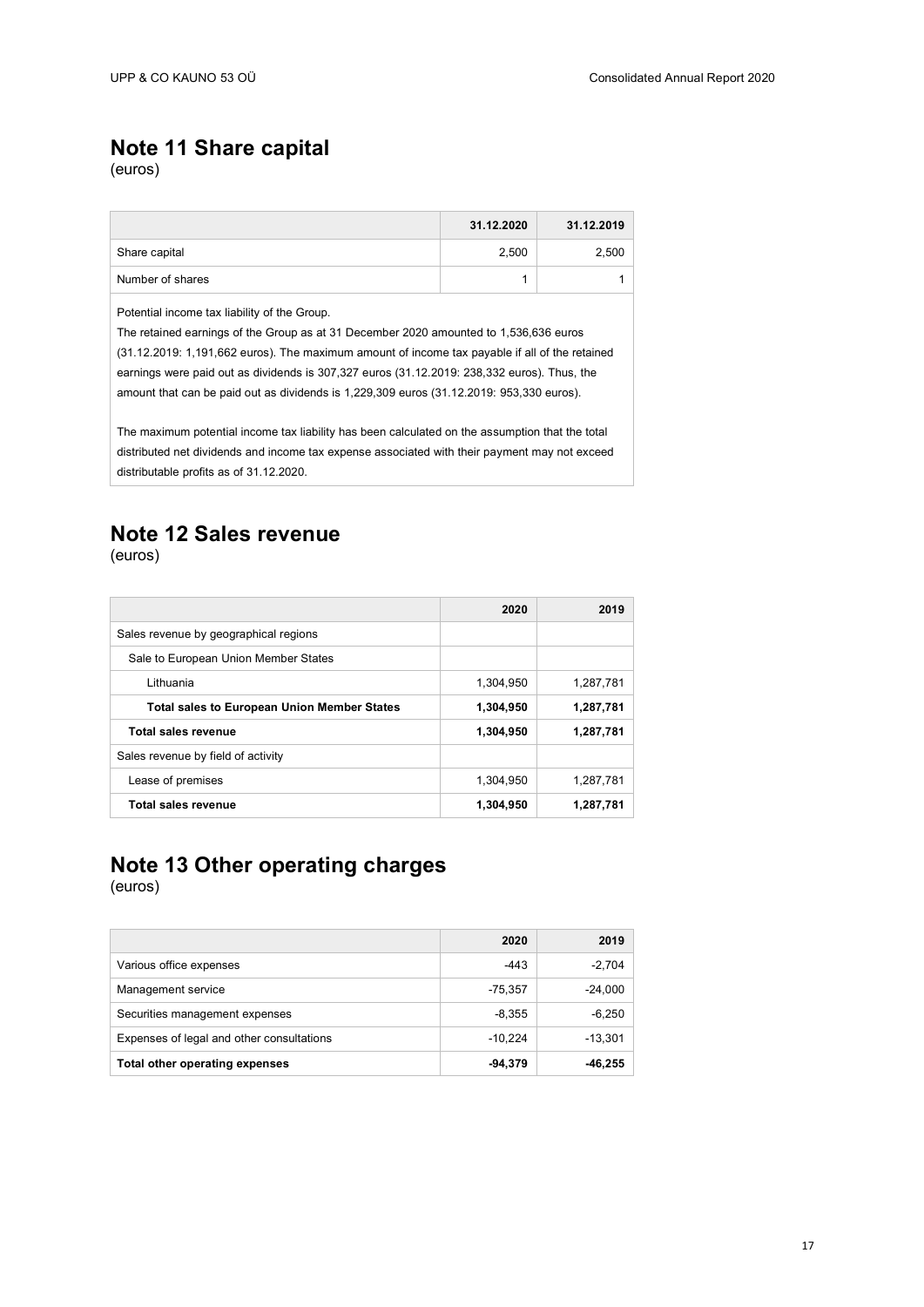### **Note 14 Labour expenses**

(euros)

|                                                          | 2020   | 2019 |
|----------------------------------------------------------|--------|------|
| Salaries and wages                                       | $-258$ | -288 |
| Social tax                                               | -6     |      |
| <b>Total labour expenses</b>                             | $-264$ | -292 |
| Average number of employees by type of employment:       |        |      |
| Member of management or supervisory body of legal entity |        |      |

## **Note 15 Interest Expenses**

(euros)

|                                | 2020     | 2019     |
|--------------------------------|----------|----------|
| Interest expense on bonds      | -376.000 | -376.000 |
| Interest expense on loans      | -233.764 | -186.174 |
| <b>Total interest expenses</b> | -609.764 | -562,174 |

### **Note 16 Income tax**

(euros)

The income tax expenses of the Group in the reporting year were 35,517 euros (2019: 141,039 euros), which has arisen due to the income tax liability of the Lithuanian subsidiary.

## **Note 17 Related parties**

(euros)

| Name of accounting entity's parent company                     | United Partners Property OÜ |
|----------------------------------------------------------------|-----------------------------|
| Country where accounting entity's parent company is registered | Estonia                     |
| Name of group to which parent company belongs                  | United Partners Group OÜ    |
| Country where group's parent company is registered             | Estonia                     |

### **Balances with related parties by groups**

|                | 31.12.2020         |          | 31.12.2019         |          |
|----------------|--------------------|----------|--------------------|----------|
|                | <b>Receivables</b> | Payables | <b>Receivables</b> | Payables |
| Parent company |                    | 671.850  |                    | 675.209  |

**Loans**

| 2020                        | Loans granted | <b>Repayments of</b><br>loans granted | Interest rate | <b>Underlying</b><br>currency | <b>Maturity date</b> |
|-----------------------------|---------------|---------------------------------------|---------------|-------------------------------|----------------------|
| Parent company              |               |                                       |               |                               |                      |
| United Partners Property OU | 130.000       | 130.000                               | 0%            | <b>EUR</b>                    | Unspecified term     |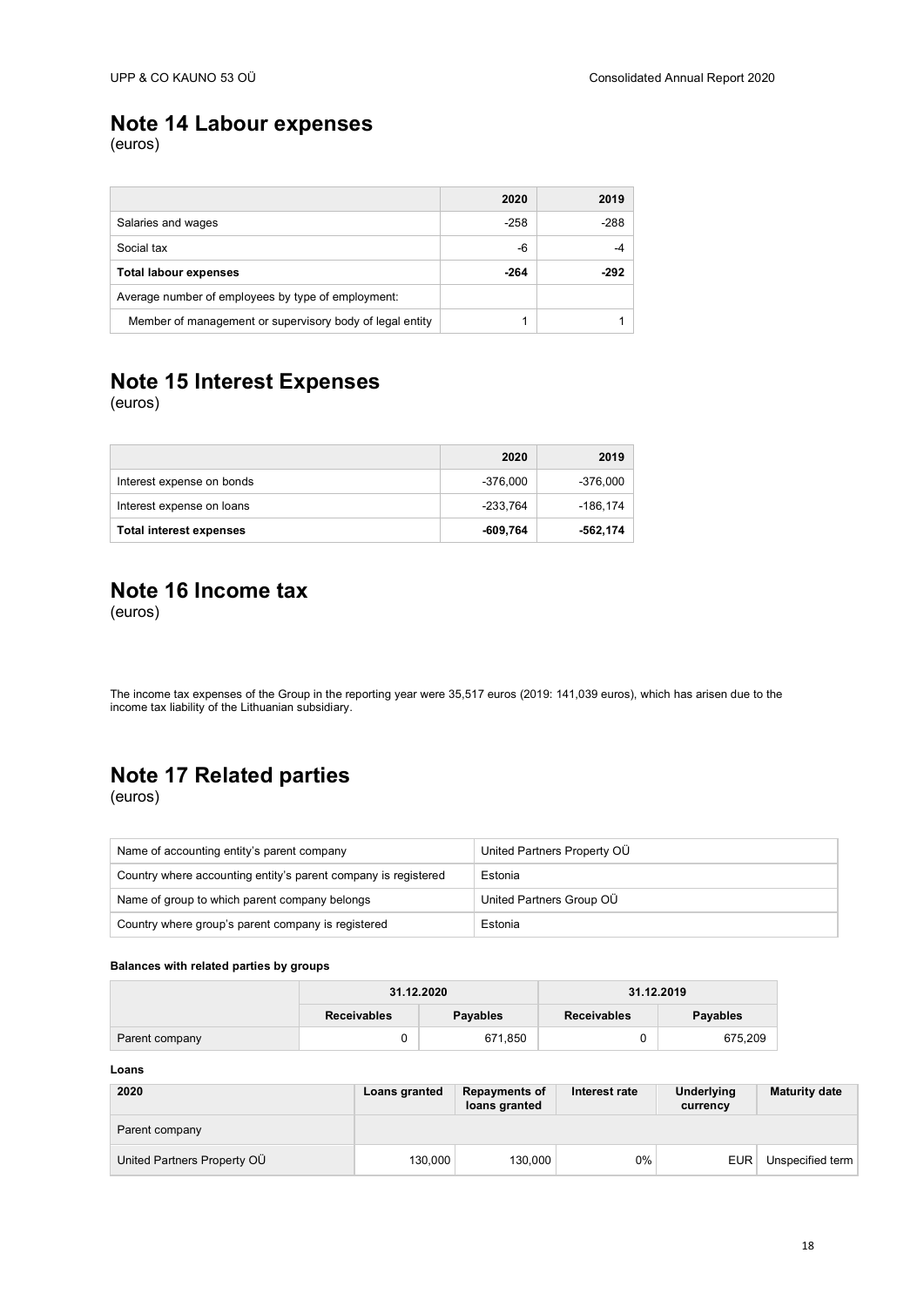| 2019                        | <b>Loans granted</b> | <b>Repayments of</b><br>loans granted | Interest rate | Underlying<br>currency | <b>Maturity date</b> |
|-----------------------------|----------------------|---------------------------------------|---------------|------------------------|----------------------|
| Parent company              |                      |                                       |               |                        |                      |
| United Partners Property OÜ | 130.000              | 130.000                               | $0\%$         | <b>EUR</b>             | Unspecified term     |

### **Purchases and sales of goods and services**

|                                                         | 2020         |                                                   | 2019                               |                                |
|---------------------------------------------------------|--------------|---------------------------------------------------|------------------------------------|--------------------------------|
|                                                         | and services | Purchases of goods Sales of goods and<br>services | Purchases of goods<br>and services | Sales of goods and<br>services |
| Parent company                                          | 10.066       | 0                                                 | 24,000                             |                                |
| Other entities belonging to same<br>consolidation group | 65,291       | 0                                                 |                                    |                                |

| Remuneration and other significant benefits calculated for<br>executive and senior management |      |      |
|-----------------------------------------------------------------------------------------------|------|------|
|                                                                                               | 2020 | 2019 |
| Calculated remuneration                                                                       | 258  | 288  |

Payable to the parent company as at 31.12.2020 recognise the loan payable in the amount of 671,850 euros (31.12.2019: 671,850 euros), there are no interest arrears (31.12.2019: 3,359 euros). Interest in the amount of 95,671 euros (2019: 40,311) was calculated and in the amount of 99,031 (2019: 40,311) was paid on the loan of the parent company in the reporting period.

The loan granted to the Parent Company represents short-term allocations and repayments of working capital. No discounts have been given in the transactions with the related parties in the reporting period. No additional benefits are provided to the members of the management board.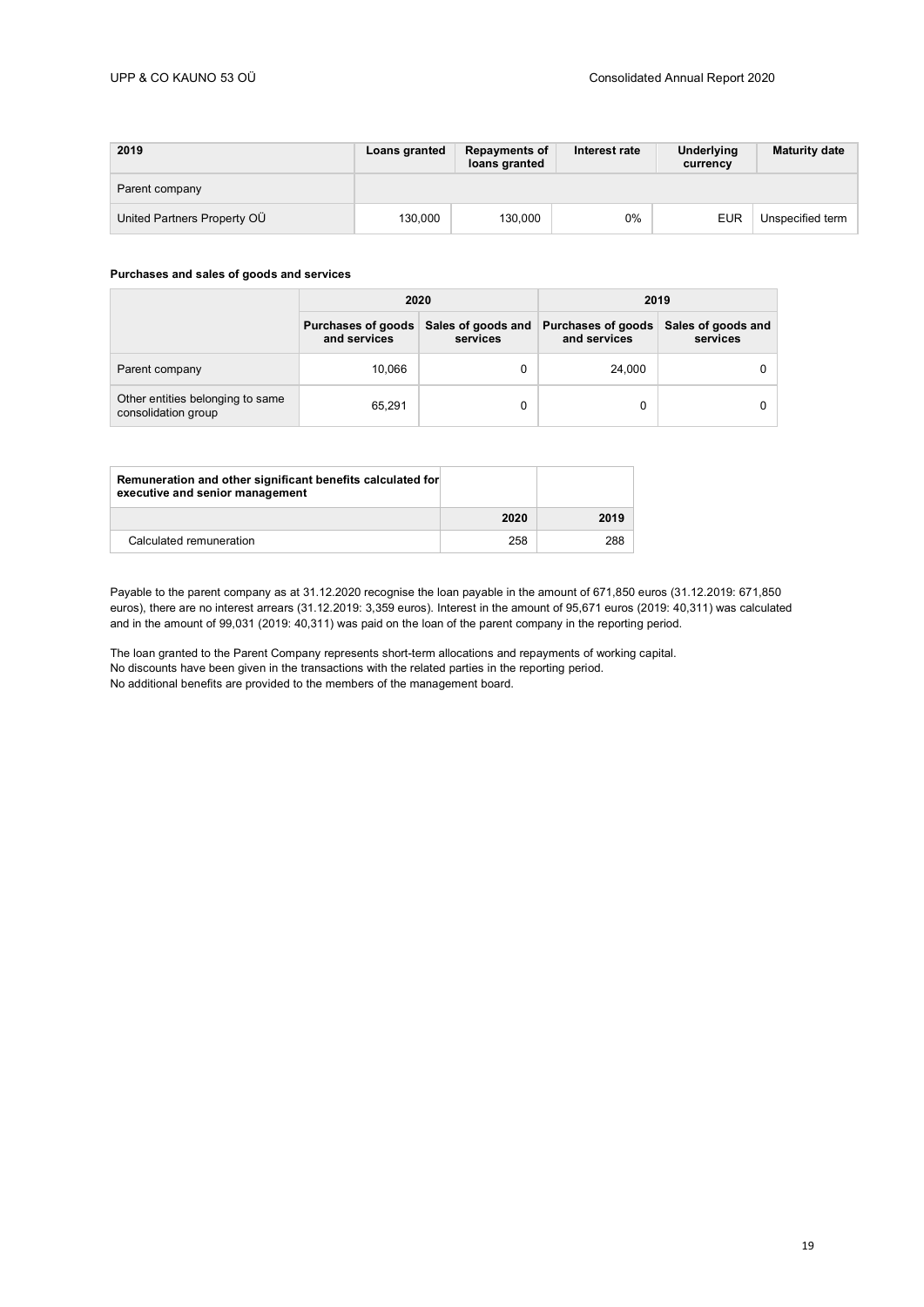## **Note 18 Unconsolidated balance sheet**

(euros)

|                                            | 31.12.2020 | 31.12.2019 |
|--------------------------------------------|------------|------------|
| Assets                                     |            |            |
| <b>Current assets</b>                      |            |            |
| Cash                                       | 66,646     | 85,133     |
| Receivables and prepayments                | 0          | 36,899     |
| <b>Total current assets</b>                | 66,646     | 122,032    |
| <b>Fixed assets</b>                        |            |            |
| Investments in subsidiaries and affiliates | 1,565,262  | 1,171,676  |
| Receivables and prepayments                | 5,356,350  | 5,356,350  |
| <b>Total fixed assets</b>                  | 6,921,612  | 6,528,026  |
| <b>Total assets</b>                        | 6,988,258  | 6,650,058  |
| Liabilities and equity                     |            |            |
| Liabilities                                |            |            |
| <b>Current liabilities</b>                 |            |            |
| Payables and prepayments                   | 77,272     | 84,291     |
| <b>Total current liabilities</b>           | 77,272     | 84,291     |
| Long-term liabilities                      |            |            |
| Loans payable                              | 5,371,850  | 5,371,850  |
| <b>Total long-term liabilities</b>         | 5,371,850  | 5,371,850  |
| <b>Total liabilities</b>                   | 5,449,122  | 5,456,141  |
| Equity                                     |            |            |
| Equity in nominal value                    | 2,500      | 2,500      |
| Retained earnings (loss)                   | 1,191,417  | 22,475     |
| Profit (loss) for financial year           | 345,219    | 1,168,942  |
| <b>Total equity</b>                        | 1,539,136  | 1,193,917  |
| <b>Total liabilities and equity</b>        | 6,988,258  | 6,650,058  |

### **Note 19 Unconsolidated income statement** (euros)

|                                  | 2020      | 2019       |
|----------------------------------|-----------|------------|
| Other operating expenses         | $-12.347$ | $-17,687$  |
| Total operating profit (loss)    | $-12.347$ | -17,687    |
| Profit (loss) from subsidiaries  | 393.586   | 1,168,476  |
| Interest income                  | 435.652   | 434.464    |
| Interest expenses                | -471.672  | $-416,311$ |
| Profit (loss) before income tax  | 345,219   | 1,168,942  |
| Profit (loss) for financial year | 345.219   | 1,168,942  |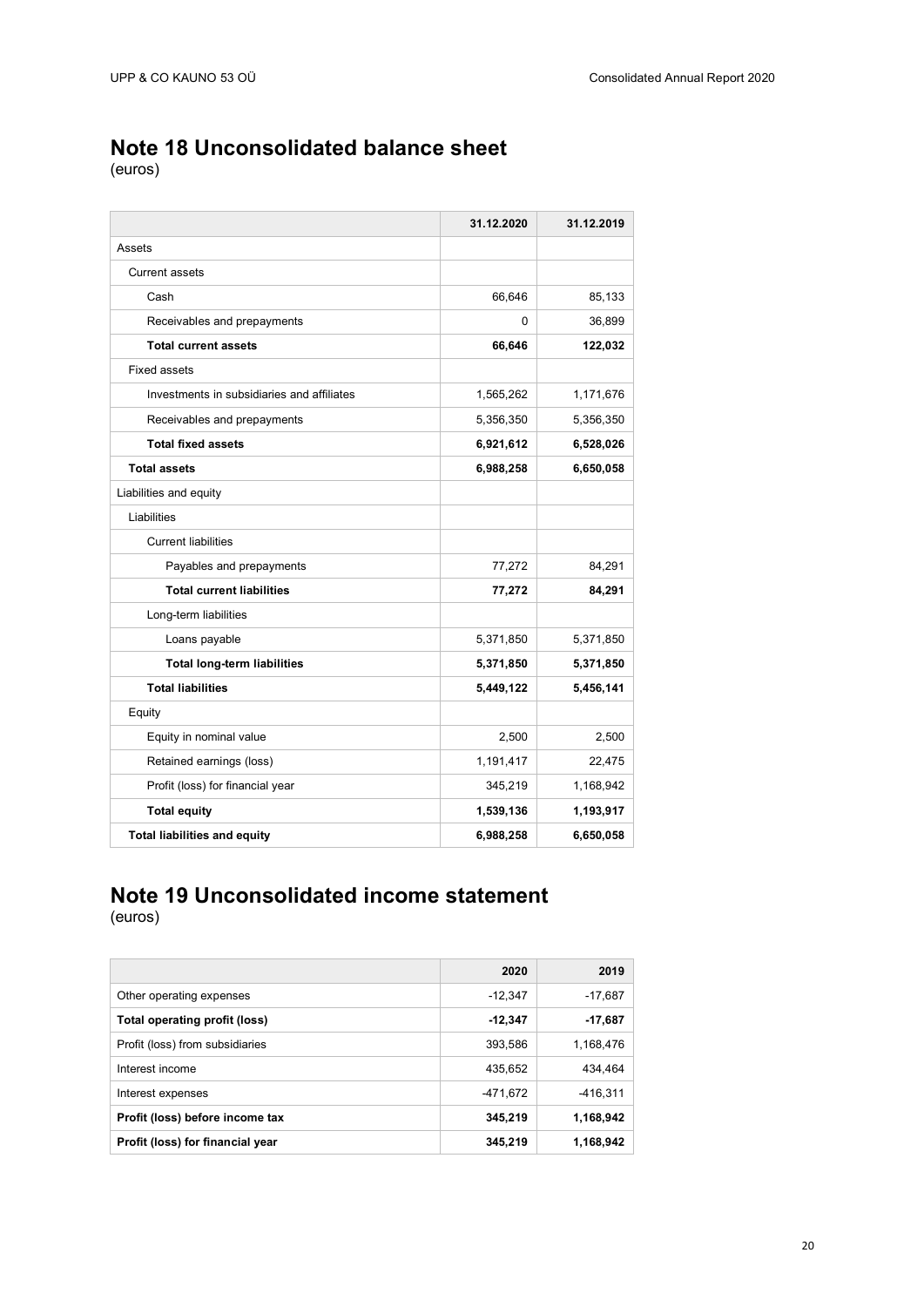## **Note 20 Unconsolidated cash flow statement**

|                                                                          | 2020       | 2019       |
|--------------------------------------------------------------------------|------------|------------|
| Cash flow from operating activities                                      |            |            |
| Operating profit (loss)                                                  | $-12,347$  | $-17,687$  |
| Change in receivables and prepayments related to<br>operating activities | $\Omega$   | $-247$     |
| Change in payables and prepayments related to operating<br>activities    | $-3,660$   | 3,643      |
| Total cash flow from operating activities                                | $-16,007$  | $-14,291$  |
| Cash flow from investing activities                                      |            |            |
| Loans granted                                                            | $-130,000$ | $-130,000$ |
| Repayments of loans granted                                              | 130,000    | 130,000    |
| Interest received                                                        | 472,547    | 434.464    |
| Total cash flow from investing activities                                | 472,547    | 434,464    |
| Cash flow from financing activities                                      |            |            |
| Loans raised                                                             | 130,000    | 130,000    |
| Repayments of loans raised                                               | $-130,000$ | $-130,000$ |
| Interest paid                                                            | $-475,027$ | $-416,311$ |
| Total cash flow from financing activities                                | -475,027   | -416,311   |
| <b>Total cash flow</b>                                                   | $-18,487$  | 3,862      |
| Cash and cash equivalents at beginning of period                         | 85,133     | 81,271     |
| Change in cash and cash equivalents                                      | $-18,487$  | 3,862      |
| Cash and cash equivalents at end of period                               | 66,646     | 85,133     |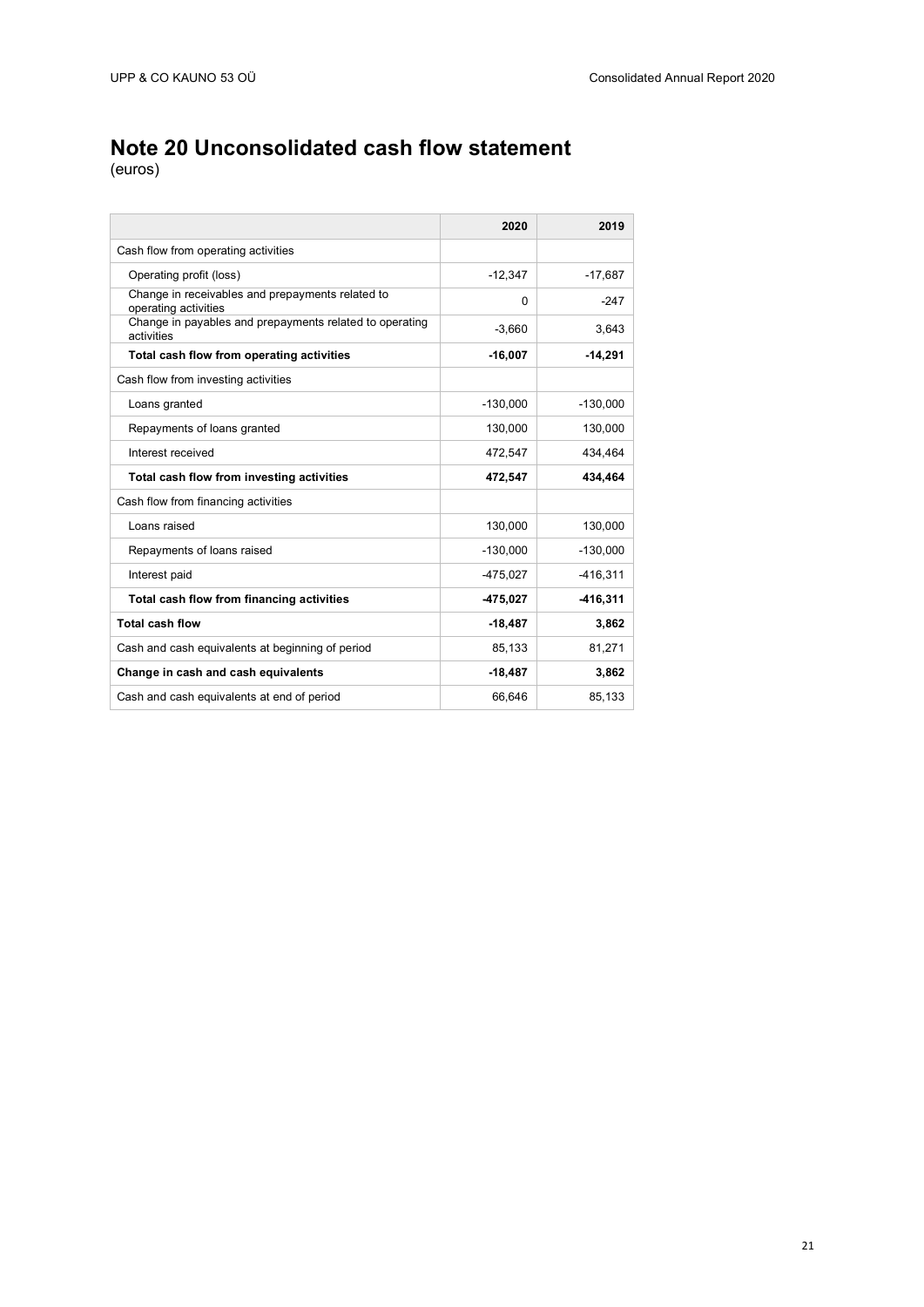## **Note 21 Unconsolidated statement of changes in equity**

(euros)

|                                                                                                     |                            |                             | <b>Total</b> |
|-----------------------------------------------------------------------------------------------------|----------------------------|-----------------------------|--------------|
|                                                                                                     | Equity in nominal<br>value | Retained earnings<br>(loss) |              |
| 31.12.2018                                                                                          | 2,500                      | 22,475                      | 24,975       |
| Profit (loss) for financial<br>year                                                                 | 0                          | 1,168,942                   | 1,168,942    |
| 31.12.2019                                                                                          | 2,500                      | 1,191,417                   | 1,193,917    |
| Book value of<br>shareholdings under<br>dominant and significant<br>influence                       | $-2,500$                   | $-1,169,176$                | $-1,171,676$ |
| Value of holdings under<br>dominant and significant<br>influence calculated by<br>the equity method | 2,500                      | 1,169,176                   | 1,171,676    |
| <b>Adjusted</b><br>unconsolidated equity<br>as at 31.12.2019                                        | 2,500                      | 1,191,417                   | 1,193,917    |
| Profit (loss) for financial<br>year                                                                 | $\overline{0}$             | 345,219                     | 345,219      |
| 31.12.2020                                                                                          | 2,500                      | 1,536,636                   | 1,539,136    |
| Book value of<br>shareholdings under<br>dominant and significant<br>influence                       | $-2,500$                   | $-1,562,762$                | $-1,565,262$ |
| Value of holdings under<br>dominant and significant<br>influence calculated by<br>the equity method | 2,500                      | 1,562,762                   | 1,565,262    |
| <b>Adjusted</b><br>unconsolidated equity<br>as at 31.12.2020                                        | 2,500                      | 1,536,636                   | 1,539,136    |

## **Note 22 Going concern**

The financial statements of the Group have been prepared in consideration of the company being a going concern. The short-term liabilities of the company exceeded the current assets as at 31 December 2020. The management is of the opinion that the Group is sufficiently capitalised, the negative operating capital is temporary; it is related to the specific character of the activities and does not pose a threat to sustainability. Short-term liabilities are covered with cash flow from business activities.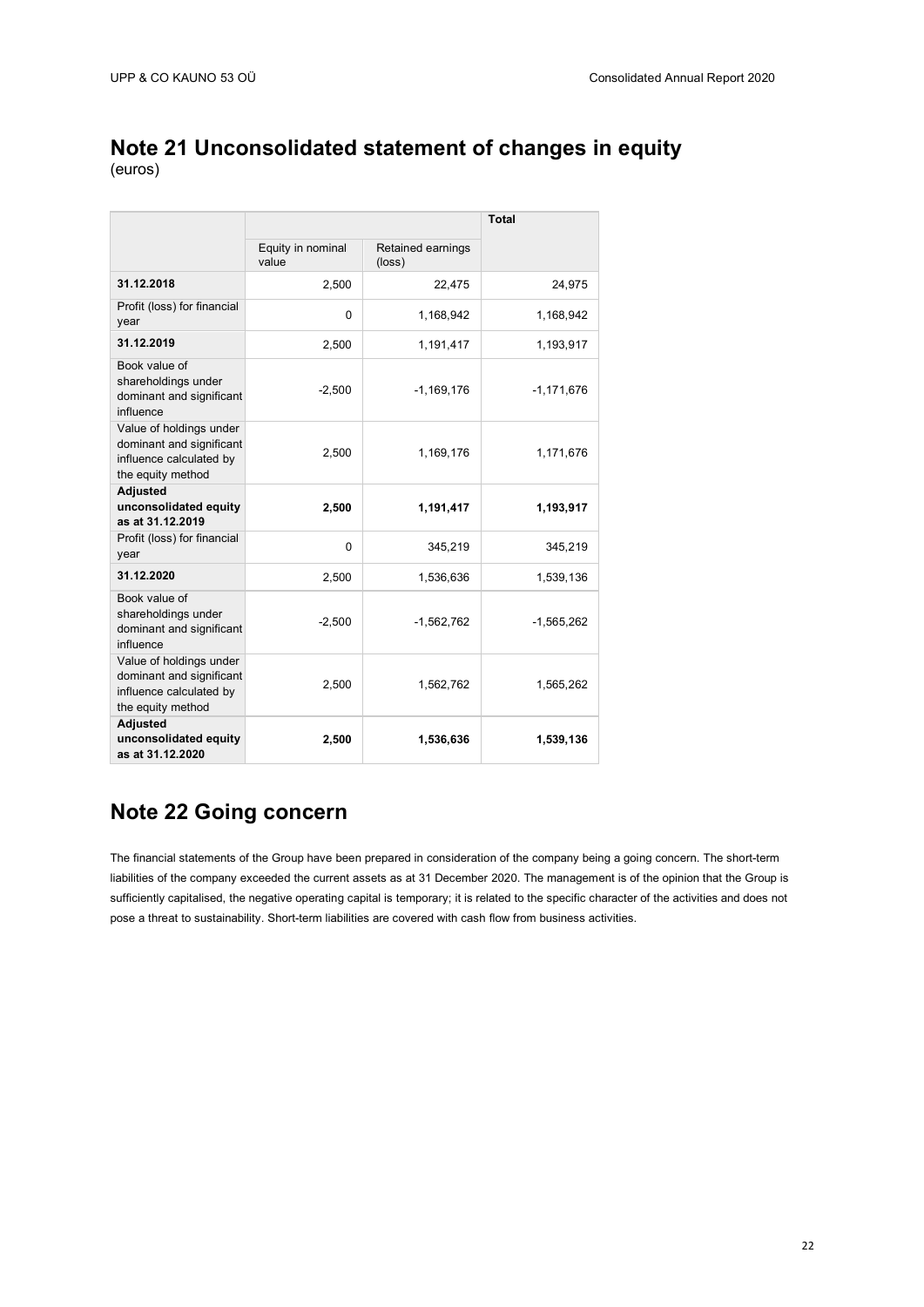# **Digital signatures to the report**

End date of report: 31.03.2021

**The accuracy of the data in the annual report of UPP & CO KAUNO 53 OÜ (registry code: 14194597) for the period of 1 January 2020 to 31 December 2020 has been confirmed electronically by:**

| Name of signatory | Role of signatory          | Date of signature |
|-------------------|----------------------------|-------------------|
| MARKO TALI        | Member of Management Board | 01.04.2021        |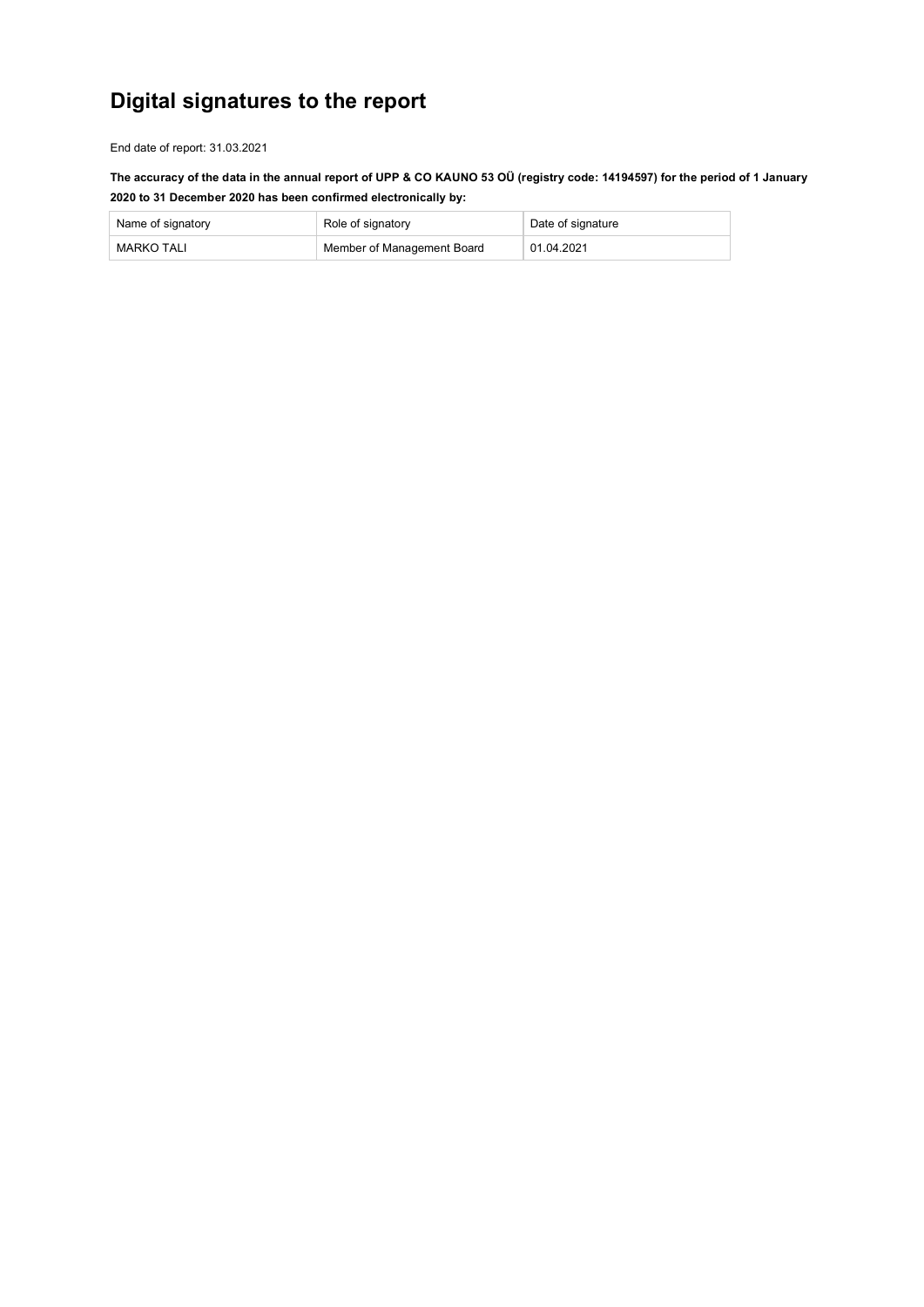### **INDEPENDENT CERTIFIED AUDITOR'S REPORT**

To the shareholders of UPP & CO KAUNO 53 OÜ

#### **Opinion**

We have audited the consolidated financial statements of UPP & CO KAUNO 53 OÜ and its subsidiaries (the Group), which comprise the consolidated balance sheet as of 31 December 2020, and the consolidated income statement, consolidated cash flow statement and consolidated statement of changes in equity for the year then ended, and notes to the consolidated financial statements, including a summary of significant accounting policies.

In our opinion, the accompanying consolidated financial statements present fairly, in all material respects, the consolidated financial position of the Group as at 31 December 2020, and its consolidated financial performance and its consolidated cash flow for the year then ended in accordance with the Estonian Financial Reporting Standard.

#### **Basis for opinion**

We conducted the audit in accordance with the International Auditing Standards (Estonia). Our obligations according to these standards are described in the part of our report

"Obligations of the certified auditor in connection with the audit of the consolidated financial statements". We are independent of the Group in accordance with the Code of Ethics for Professional Accountants (Estonia) (including Independence Standards), and we have fulfilled our other ethical responsibilities in accordance with these requirements. We believe that the audit evidence we have obtained is sufficient and appropriate to provide a basis for our opinion.

#### **Other information**

The management is responsible for the other information. Other information comprises the management report but does not include the consolidated financial statements and our respective certified auditor's report.

Our opinion on the consolidated financial statements does not cover the other information and we do not express any form of assurance conclusion thereon.

In connection with our audit of the consolidated financial statements, our responsibility is to read the other information and, in doing so, consider whether the other information is materially inconsistent with the consolidated financial statements or our knowledge obtained in the audit or otherwise appears to be materially misstated.

If, based on the work we have performed, we conclude that there is a material misstatement of this other information, we are required to report that fact. We have nothing to report in this regard.

#### **Responsibilities of the management and those charged with governance for the consolidated financial statements**

The management is responsible for the preparation and fair presentation of the consolidated financial statements in accordance with the Estonian Financial Reporting Standard and for such internal control as the management determines is necessary to enable the preparation of consolidated financial statements that are free from material misstatement, whether due to fraud or error.

In preparing the consolidated financial statements, the management is responsible for assessing the Group's ability to continue as a going concern, disclosing, as applicable, matters related to the going concern and using the going concern basis of accounting unless the management either intends to liquidate the Group or to cease operations, or has no realistic alternative but to do so.

Those whose duty is to supervise are liable for exercising supervision over the reporting process of the accounting of the group.

#### **Responsibilities of certified auditor for the audit of the consolidated financial statements**

Our objectives are to obtain reasonable assurance about whether the consolidated financial statements as a whole are free from material misstatement, whether due to fraud or error, and to issue a certified auditor's report that includes our opinion. Reasonable assurance is a high level of assurance, but is not a guarantee that an audit conducted in accordance with the ISA (EE) will always detect a material misstatement when it exists. Misstatements can arise from fraud or error and are considered material if, individually or in the aggregate, they could reasonably be expected to influence the economic decisions of users taken on the basis of these consolidated financial statements.

Upon auditing, we use professional judgement in accordance with the International Auditing Standards (EE) and retain professional scepticism throughout the audit. We also:

- identify and assess the risks of material misstatement of the consolidated financial statements, whether due to fraud or error, design and perform audit procedures responsive to those risks, and obtain audit evidence that is sufficient and appropriate to provide a basis for our opinion. The risk of not detecting a material misstatement resulting from fraud is higher than for one resulting from error, as fraud may involve collusion, forgery, intentional omissions, misrepresentations, or the override of internal control;

- obtain an understanding of internal control relevant to the audit in order to design audit procedures that are appropriate in the circumstances, but not for the purpose of expressing an opinion on the effectiveness of the Group's internal control;

- evaluate the appropriateness of the accounting policies used and the reasonableness of the accounting estimates and related disclosures made by the management; - conclude on the appropriateness of the management's use of the going concern basis of accounting and, based on the audit evidence obtained, whether a material uncertainty exists related to events or conditions that may cast significant doubt on the Group's ability to continue as a going concern. If we conclude that a material uncertainty exists, we are required to draw attention in our sworn auditor's report to the related disclosures in the consolidated financial statements or, if such disclosures

are inadequate, to modify our opinion. Our conclusions are based on the audit evidence obtained up to the date of our sworn auditor's report. However, future events or conditions may cause the Group to cease to continue as a going concern; - evaluate the overall presentation, structure and content of the consolidated financial statements, including the disclosures, and whether the consolidated financial

statements represent the underlying transactions and events in a manner that achieves fair presentation;

- obtain sufficient appropriate audit evidence regarding the financial information of the entities or business activities within the Group to express an opinion on the consolidated financial statements of the Group. We are responsible for the direction, supervision and performance of the group audit. We remain solely responsible for our audit opinion.

We communicate with those charged with governance regarding, among other matters, the planned scope and timing of the audit and significant audit findings, including any significant deficiencies in internal control that we identify during our audit.

/digitally signed/ Mart Nõmper Certified Auditor No 499 Grant Thornton Baltic OÜ Audit Firm's Licence No 3 Pärnu mnt 22, 10141 Tallinn 01.04.2021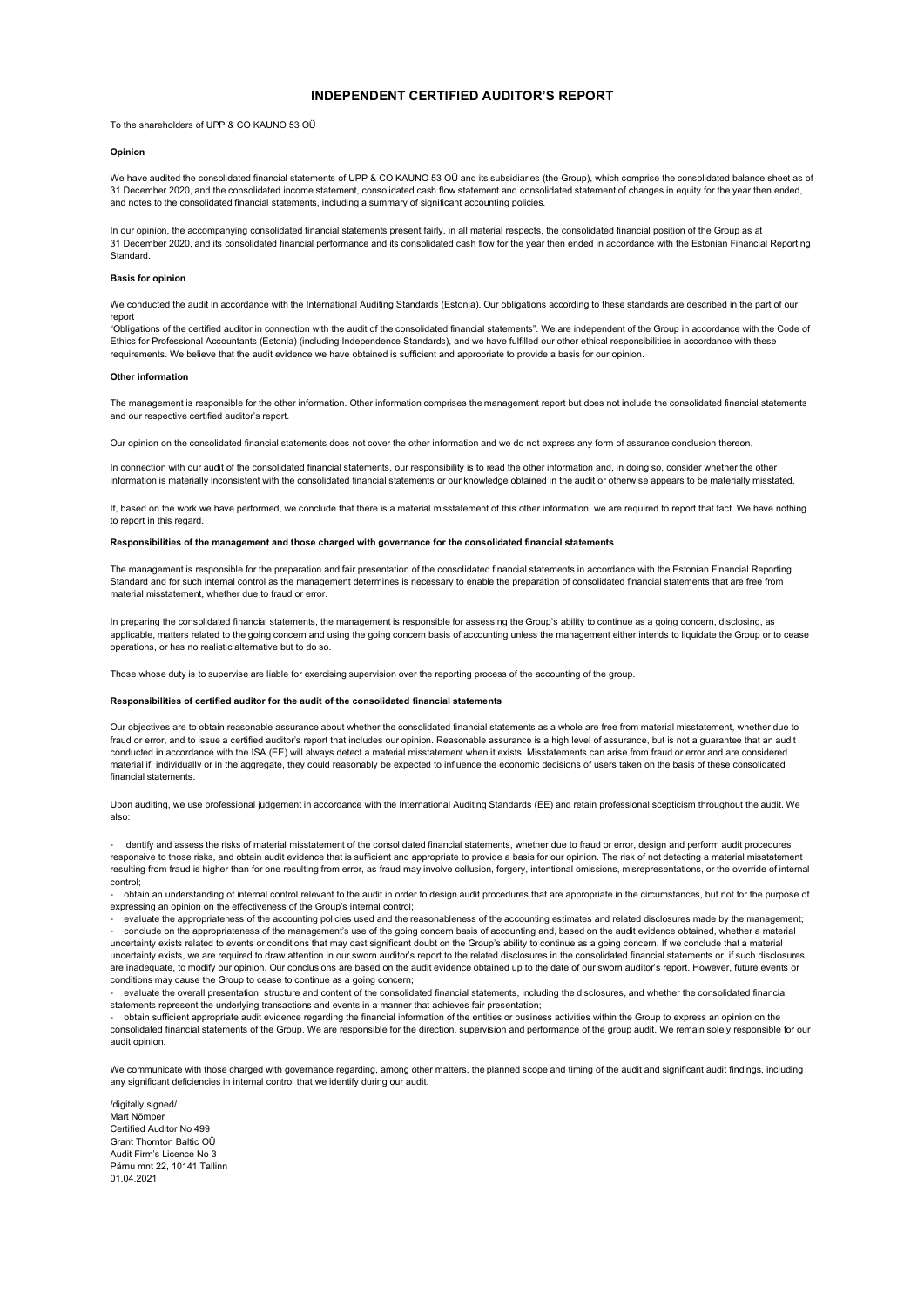## **Digital signatures of auditors**

**The auditor's report enclosed with the annual report of UPP & CO KAUNO 53 OÜ (registry code 14194597) for the period 1 January 2020 – 31 December 2020 has been signed digitally by:**

| Name of signatory | Role of signatory        | Date of signature |
|-------------------|--------------------------|-------------------|
| MART NÕMPER       | <b>Certified Auditor</b> | 01.04.2021        |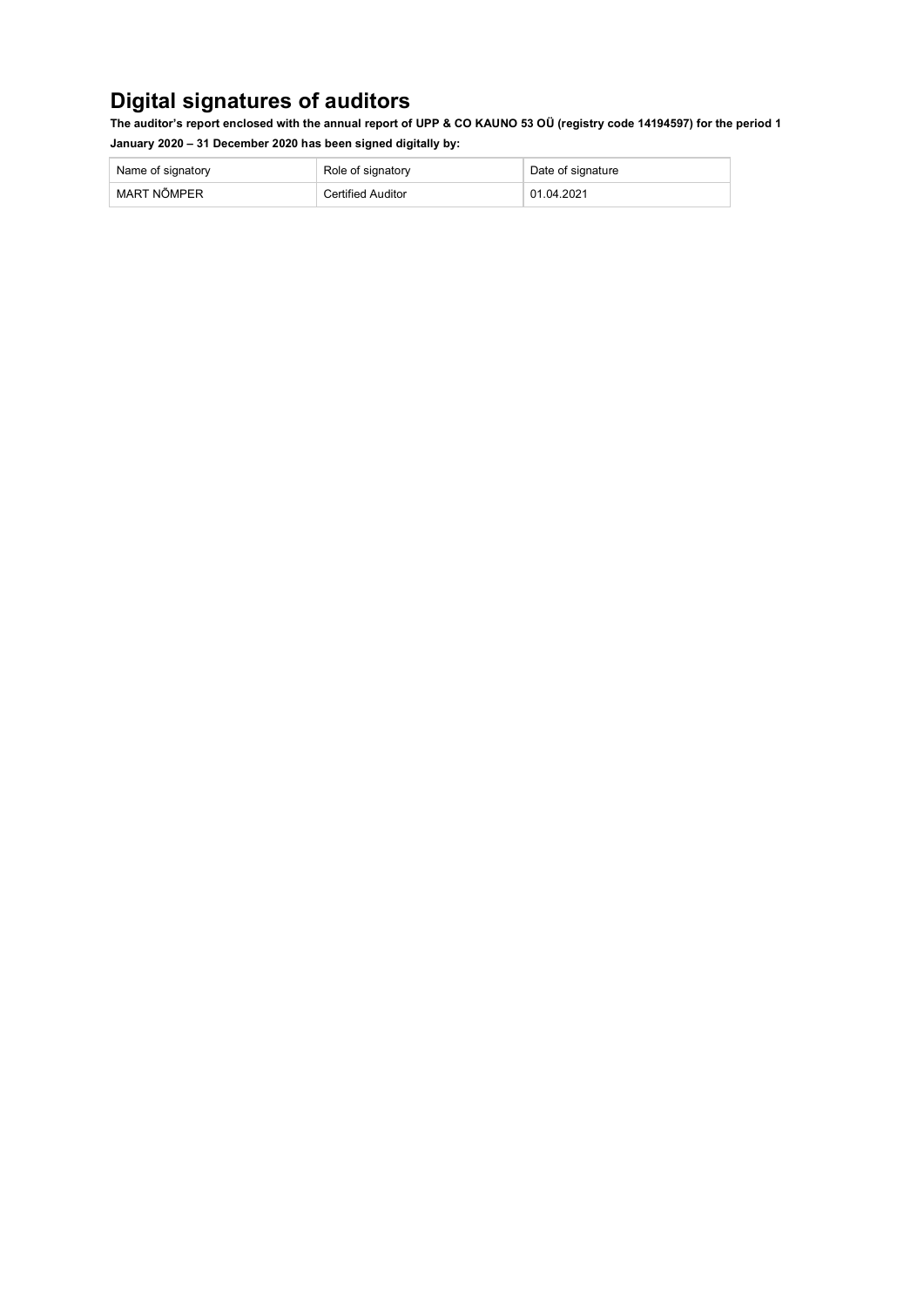### **Profit distribution proposal**

(euros)

|                                                        | 31.12.2020 |
|--------------------------------------------------------|------------|
| Retained earnings (loss)                               | 1,191,417  |
| Profit (loss) for financial year                       | 345,219    |
| Total                                                  | 1,536,636  |
| <b>Distribution</b>                                    |            |
| Retained earnings (loss) after distribution (covering) | 1,536,636  |
| Total                                                  | 1,536,636  |

# **Profit distribution resolution**

|                                                        | 31.12.2020 |
|--------------------------------------------------------|------------|
| Retained earnings (loss)                               | 1,191,417  |
| Profit (loss) for financial year                       | 345,219    |
| Total                                                  | 1,536,636  |
| <b>Distribution</b>                                    |            |
| Retained earnings (loss) after distribution (covering) | 1,536,636  |
| Total                                                  | 1,536,636  |